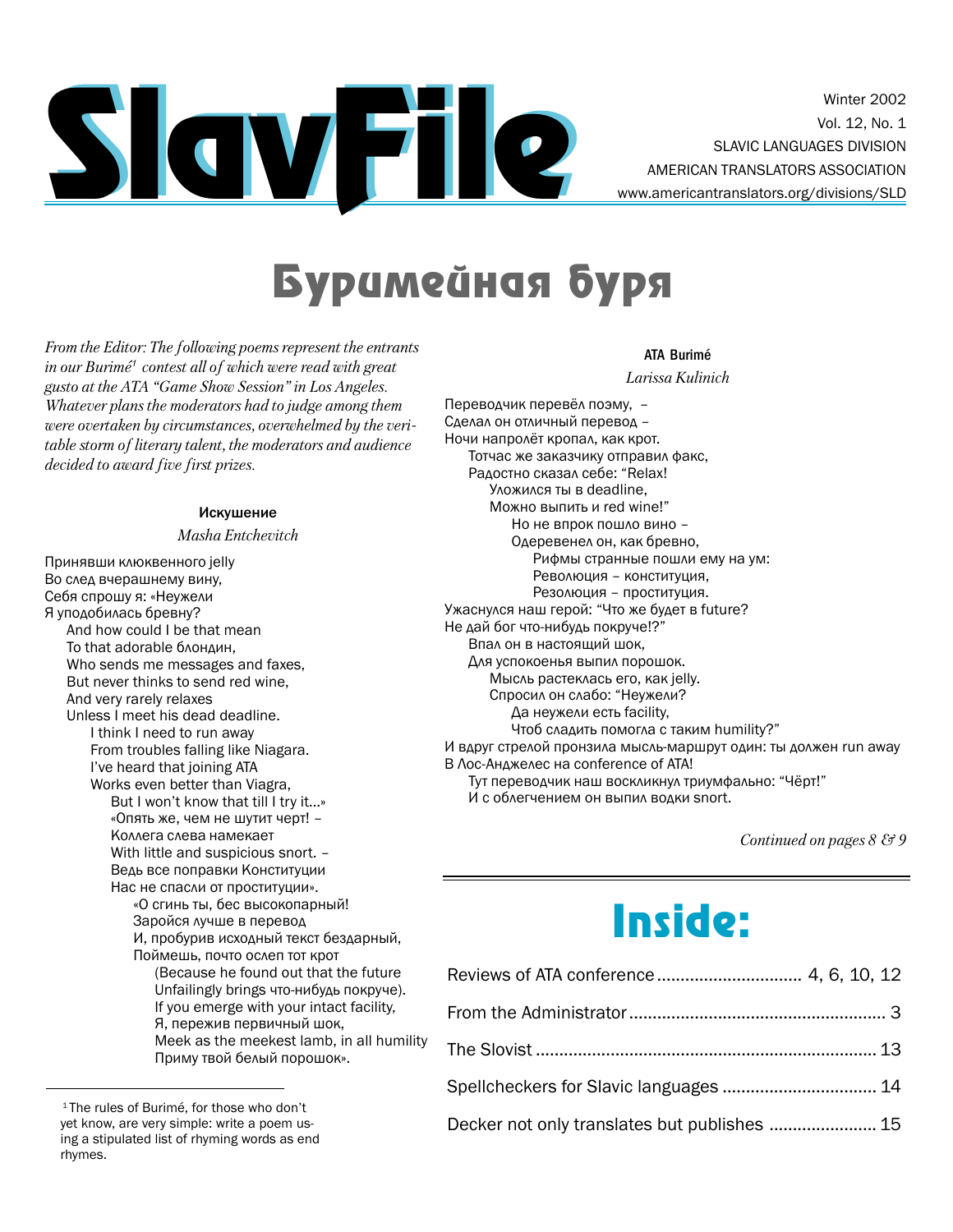#### **SLAVIC LANGUAGES DIVISION**

**Officers** 

Administrator: Nora Seligman Favorov 8364 Amber Oak Drive Orlando, FL 32817 Tel: 407-679-8151 Fax: 646-205-9300 norafavorov@earthlink.net

Asst. Administrator: Alex Lane Tel.: 832-444-4555 Fax: 209-391-9931 words@galexi.com www.galexi.com/alex

Membership \$15 addition to ATA membership fee and designation of Slavic Languages Division membership on application or renewal form provides full membership. Write to ATA, 225 Reinekers Lane Alexandria, VA 22314

SlavFile is published four times yearly. Letters to the Editor, short articles of interest, and information for the calendar are invited. Submissions become the property of SlavFile and are subject to editing. Opinions expressed are those of the authors and do not necessarily represent the views of the Editor or of the Division.

Editor: Lydia Razran Stone 1111 Westmoreland Road Alexandria, VA 22308 Tel.: 703-768-5441 Fax: 703-768-1017 lydiastone@compuserve.com

Associate Editor: Laura E. Wolfson 425 W. Sedgwick St., Apt. C Philadelphia, PA 19119 Tel: 215-438-5697 Fax: 215-438-1877 LauraEsther@cs.com http://lauraewolfson.wso.net

Associate Editor (Russian and Technical Material, Layout and Typesetting): Galina Raff 1140 Ashley Creek Drive Matthews, NC 28105 Tel: 704-849-8200 Fax: 704-841-2797 galina\_raff@att.net

Contributing Editor (Ukrainian): Vadim I. Khazin 44 Federal Key Colts Neck, NJ 07722 Tel.: 212-650-8094 Fax: 732-866-4372 vadkhazin@cs.com

Contributing Editor (Polish): Tomasz Popławski 4343 N. Clarendon Ave, Suite 104-2 Chicago, II 60613 Tel: 773-929-1341 Fax: 773-929-7520 TomekP@flash.net

Subscription to SlavFile without other membership benefits: \$15 in USA and Canada and \$20 elsewhere. Write to Nora Seligman Favorov at above address.

To advertise in SlavFile, contact Galina Raff phone 704-849-8200 fax 704-841-2797 galina\_raff@att.net

## **FROM THE ASSISTANT ADMINISTRATOR: ADVICE FOR NEWCOMERS**

#### Alex Lane

Back when my college income consisted of tips collected doing close-up magic in one of the better bars in New York, I recall sitting at the table reserved in the kitchen of the place for between-show magicians and listening to an old-timer hold forth. This fellow was a seasoned pro, who needed only a pocket full of change - and perhaps an ordinary deck of cards - to keep people amused for hours.

What I learned, listening to him talk about the craft of prestidigitation, has served me in good stead over the years; though many would call what I learned simply good, common sense.

1. Master the action, then the sleight.

To be believable, every motion a magician makes must be completely natural. Therefore, if you're going to put a coin into your hand and make it disappear, you've got to spend time *actually putting a coin in your hand*. Most amateurs skip this boring phase and start learning how to *make it disappear* from the get-go, and end up with an effect that looks "wrong."

By analogy, in translation, where one strives to write fluently in one's target language, I might suggest doing some additional writing that has nothing to do with translation. Keep a journal. Write letters. Pen a column for a local publication. The easier it is for you to write, the easier it will be for you to translate.

#### 2. Practice until you get it right.

Good magicians practice continuously. They analyze their movements. If something feels "wrong," they work at it until it feels "right."

For translators, practice consists of (a) using the dictionary a lot when one is translating, and (b) using the dictionary a lot when one is not translating. Some translators I know spend time analyzing their work way after the invoice has been sent off. Others read dictionaries. While there is no need to dedicate every waking minute to one's craft, dedicating every working minute to it is probably a good idea.

3. Education is cheap compared to ignorance.

Magicians sell each other ideas (and hardware) for effects all the time, and some make a good living at it (does the name "Houdini" ring a bell?). Some ideas work out; others, don't. But if one idea out of, say, fifty included in a book that sells for \$100 works out for you, it will likely repay the cost of the book many times over.

The same general principle applies to translation. For example, I have a number of dictionaries on my shelf I bought long ago, but which I have never used in the course of a translation. Mind you, it's a shrinking set of books, as my practice has ramped up over the past year. Without this "reserve" investment made some time ago, some of the translations I have undertaken would have been, well, much harder to do.

Education includes marketing (which can be viewed as customer education). Dollars invested in a Web site membership, or membership in a professional association (and not just ATA), or even having one's business cards professionally done can repay themselves easily.

 $* * *$ 

The March 15<sup>th</sup> deadline for submitting ideas for presentations at next year's ATA Conference in Atlanta is fast approaching! What interests you? What kinds of presentations would you like to see? Drop me a line at words@galexi.com.

OFFERS OF WORK FROM EMPLOYERS AND CLIENTS ARE PUBLISHED FREE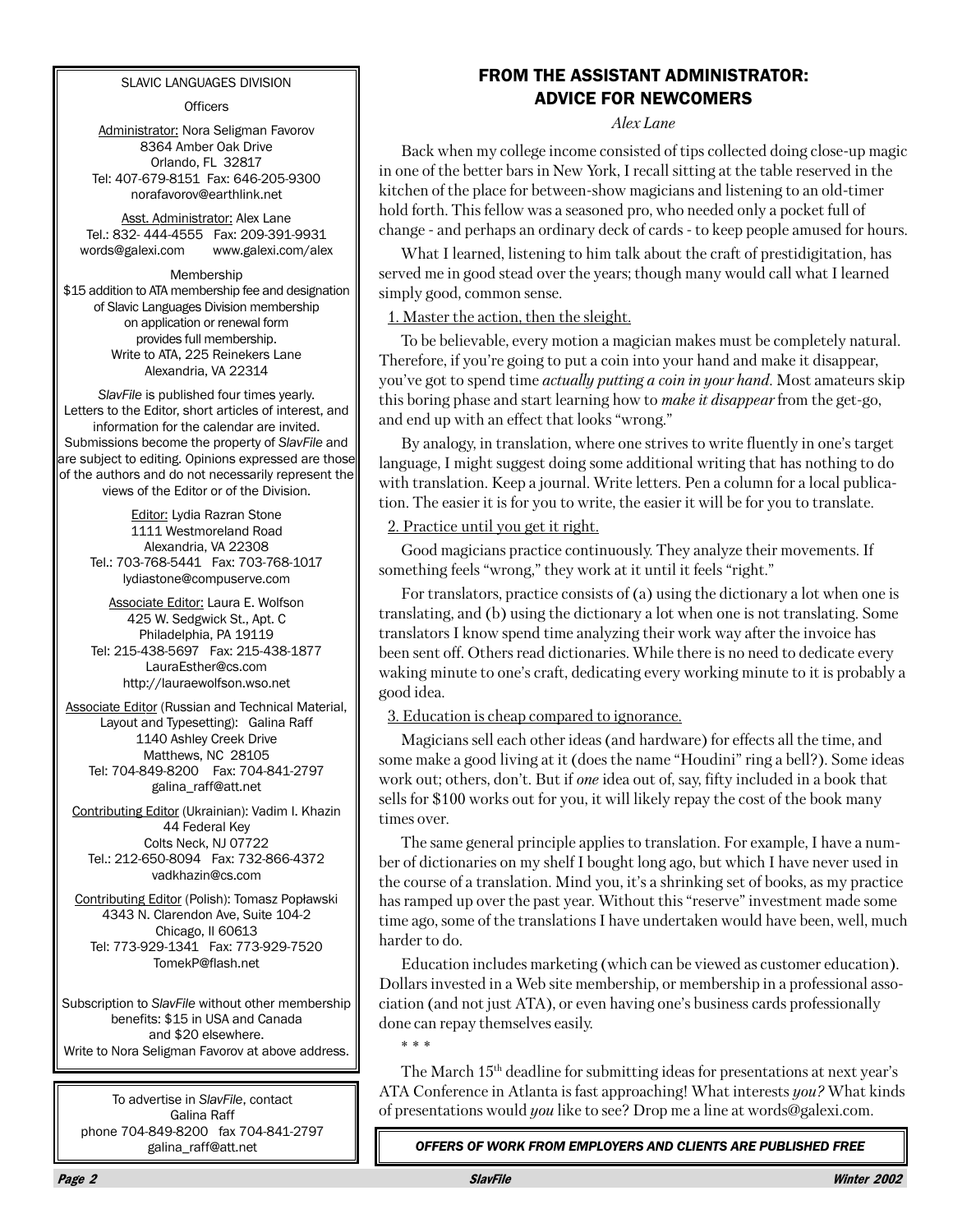## **SLD MATTERS: FROM THE ADMINISTRATOR**

#### Nora Seligman Favorov

I know there are some of you who-suspecting (rightfully) that this column will be devoted mainly to the conference in Los Angeles and administrative matters discussed there—will be tempted to skip over it and look for something else to read in the SlavFile, something that deals with what we're all really interested in: language and culture. Ironically, it will be those of you who weren't in Los Angeles who will be the least interested in hearing about it. Even if administrative matters bore you and you skip over everything in the *Chronicle* that doesn't deal directly with your language pair, yet still pay your ATA dues and are a long term member, you may want to read on. I'll try here to bring you up to date as briefly as possible on some things happening within ATA that may affect you down the road.

There are changes brewing in the way ATA handles accreditation—changes that have some people upset, but more people excited. The board elections at this conference, although they proceeded with minimal fuss and bother, were in some ways the most significant elections in many years. The elections held in Los Angeles came at a crossroads: a new direction had been proposed and it was time to decide whether or not we, as an organization, would take it. In electing a slate of candidates who support the changes to our system of accreditation proposed by newly-ex-ATA-President Ann Macfarlane and the board serving under her, we voted to take this new path. Although the details are still being worked out, the basic idea behind the changes is to make our language pair accreditation a more meaningful credential. In order to achieve this, it is felt that we have no choice but to open up the certification process (the term for the process will be officially changed at some point from accreditation to certification) to non-members. Those already accredited will be "grandfathered" in to certification. Soon it will no longer be true, however, that all you have to do to keep your credential is pay your ATA dues. There will also be a continuing education requirement (details still being worked out). If you have not been reading about this question in the *Chronicle*, I would recommend you get out your issues from June, July and August, 2001 and read the "From the President" columns (also available on line). These will answer most of the questions that may arise in the minds of those of you who have yet to focus on these changes. Stay tuned to the *Chronicle* for further developments.

Personally, I salute the "high road" approach ATA is taking. It is, indeed, consistent with the ATA by laws and our status as a nonprofit organization (as Ann points out in her June, 2001 column) that ATA serve not only its members, but the profession at large. If ATA were run by a stagnant bureaucracy it would surely prefer to blackmail its membership into paying its annual dues under threat of losing accreditation. Now the incentive to maintain membership is the desire to remain a part of a top notch organization, paving the way to a higher level of professionalism and standards, and one that will work hard to help its membership meet the new demands.

On another, but related subject: I attended the meeting of division administrators in Los Angeles thinking that I knew it all and wasn't going to learn anything there. I came away wiser. For now, I'd like to share with you just one thing that I learned. The interpreters among you are probably aware of this "hot" issue, but I was not.

It turns out there is a great deal of unhappiness among interpreters over the fact that they-to an inexperienced peruser of the Translation Services Directory-may look somehow inferior to their colleagues working in written translation because their names are not followed by the colorful ATA logo signifying accreditation in a language pair. The fact that ATA does not offer accreditation for interpreters is explained on the page introducing the TSD, along with the fact that it offers accreditation in 25 languages (so that someone looking for a translator working in Tagalog, or Ukrainian for that matter, might not be surprised that a translator is not accredited), but most prospective clients probably don't spend a lot of time reading or pondering the introductory page; they are in urgent need of a translator or interpreter. I cannot inform our SLD interpreters that a solution to this problem has been found. I can only say that a lot of smart and assertive ATA members are "on the case." Perhaps in conjunction with other changes made to the accreditation process, this problem will somehow be addressed.

Finally, I have to say we had a great conference in LA. Our own SLD sessions were wonderful in every way, our Susana Greiss lecture was spellbinding, but I think most of us left the city of angels with fondest memories of the banquet, which you can read about elsewhere in this issue of SlavFile. I'll tell you: the SLD knows how to have a good time!

## **ATTENTION UKRAINIAN TRANSLATORS!**

Do you believe the Ukrainian language deserves consideration and respect no less than Russian or Polish, not to mention Hungarian or Finnish? Well, there is one thing our Division can do set up ATA accreditation (soon to become certification) for English-Ukrainian and/or Ukrainian-English translators. This idea has been around for several years already, but that is no reason to continue to procrastinate!

However, to proclaim is much easier than to accomplish. And the first step should be to make up a list of those wishing to be accredited and those further willing to work to set up a program. We are thus asking all those interested to send an e-mail to Vadim Khazin, our Contributing Editor (Ukrainian), at vadkhazin@cs.com stating your willingness to start the accreditation process. Please do not forget to mention the accreditation direction (E-U, U-E, or maybe both) that you would like to pursue.

Thank vou!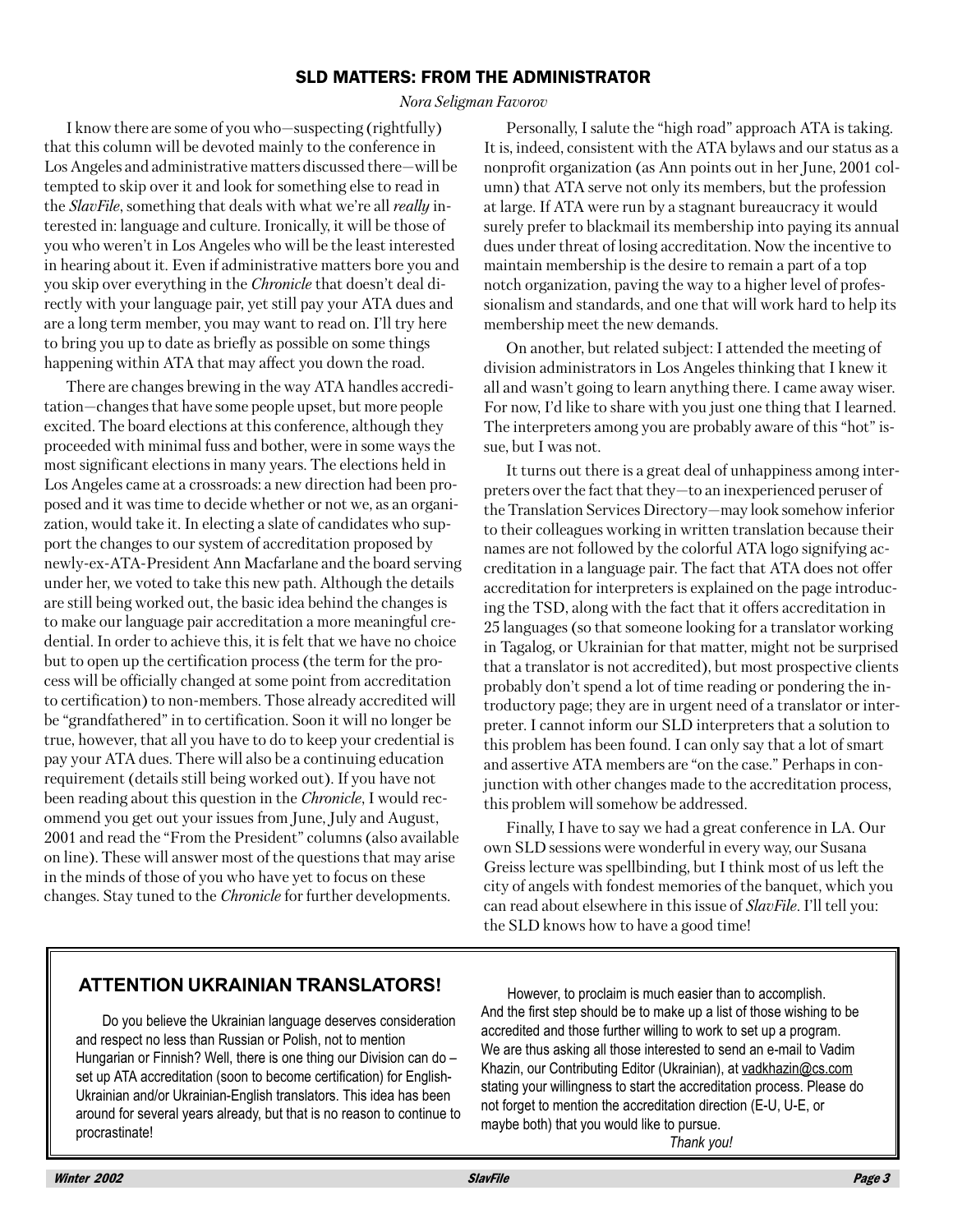## Fifth Annual Susana Greiss Lecture: The Good, the Bad, and the Beautiful. **Presented by Patricia Newman**

#### Reviewed by Larissa Kulinich

Let me begin by saying that this was my first ATA conference and that I appreciated each presentation I heard. However, the annual Susana Greiss lecture stood out as an exceptional treat! According to standing tradition, Susana Greiss was there in person to greet the audience and to introduce the speaker, Patricia Newman. This added a special significance to the presentation. The list of Patricia's accomplishments is incredibly long and strikingly impressive. To mention but a few, she is Past ATA President and Gode Medal Laureate. For ATA, she revised the concept of special interest divisions and wrote the bylaws that have served as a model for the ATA's divisions ever since. With her Canadian and Mexican counterparts she founded the Regional Center of North America under the International Federation of Translators. What I found most appealing, though, was Susana's characterization of Patricia on a personal level: "She has a very special gift—when you meet her, you feel like you've known her for a long time."

Patricia spoke on two topics: a customer's viewpoint of translators and interpreters; and the *Callaham Russian-English Dictionary of Science and Technology.* Her background has given her a great deal of experience with the customer's perspective of translators' and interpreters' work. For approximately 20 years, she worked at Sandia National Laboratories, an engineering, research and development facility, as the only official linguist in an organization of 8,000 people. She translated Russian, German, French, and Spanish into English and was responsible for distributing translation work among contractors. Patricia is an engineer, and though she made it known that she has no formal training in translation or interpretation—no Master's Degree, or Ph.D. in Linguistics—her grasp of the subject matter, her long experience, and the wisdom of what she has to say suggest a high level of proficiency and competence in the area of languages.

#### Translation and Interpretation - The Customer's Point of View

The first part of the speech provided insights into the logistics of translation requests and ways of handling them. The speaker distinguished between two types of requests from the customer. One type of request is made by research scientists who want to know what a particular article says. The other type is made by scientists who are working on a collaborative program, or who want their own presentations translated into a foreign language.

Customers who make these two kinds of requests tend to use different criteria for evaluating the translation. The first is usually concerned with saving money, whereas the second is typically interested in saving time. In most cases a finished translation goes directly to the requester—there is no editor, no reviewer, no formatting. Then the real problem arises: how can a monolingual scientist judge the quality of the translation? Patricia's experience taught her that sometimes a scientist's

evaluation is based on the least important of the criteria. She identified the following 3 criteria scientists are guided by: cost, speed, and readability. And speed, she said, is frequently more important than cost. Completeness and accuracy are of course critical, but a monolingual scientist cannot judge them. Patricia provided an example illustrating how a monolingual scientist might judge a translation. Once she sent an evaluation form about a certain translation, and it came back marked "bad translation". She read the job, and found it rather good. When asked what was wrong with the translation, the scientist replied, "He didn't cite my work." Patricia called such critics and critiques ludicrous.

There was one point she made very explicit—a translator has a lot of power, especially in a situation where a scientist is using translated slides, speaking to an audience that is very well qualified to judge whether the information presented is correct. All the poor customer has to defend himself with is the work done by the translator.

The next important issue on which she focused was, What makes a good translation? A clear and incisive answer followed— The Three C's: Cost, Cooperation, and Competence. It would be nice to believe that the first C, cost, refers to the cost/quality ratio—as cost goes up, so does the quality. But clearly this is often not the case. Citing her experience, Patricia said that the worst translation she had ever seen, pure gibberish, was presented to her as a sample of a certain translator's work, and had an outrageous cost. The second  $C$ , **cooperation**, is an essential component of the relationship between the translator and the customer. As an extreme example of bad cooperation the following situation was described. Once Patricia dealt with an absolutely wonderful translation agency—they were friendly, outgoing, "can-do" people, and their product was excellent. But their invoices was another matter-they did not match the jobs, they were months late in coming, they had arithmetic errors, and it created havoc in her business office. So, good service should be provided both at the front end, and at the back end of a project.

The third C is **competence**. How do you judge competence? Patricia's answer to this question is my idea of a perfect translator's motto-"competence is the translator's triumph over his own ignorance." This may sound slightly intimidating, but Patricia made it clear that to err is human-we cannot all know everything about every field we are asked to translate. The thing to do is to know when you are ignorant and to find some way to compensate for it.

Summing up The Three C's-cost, cooperation, and competence—the speaker provided clear and definitive guidelines for the translator from the viewpoint of the customer. As a translator, make your product perfect, as perfect as it can be: spellcheck it, number the pages, make it easy to use, make it look pretty, in a nutshell—make your customer's job easier. The primary advice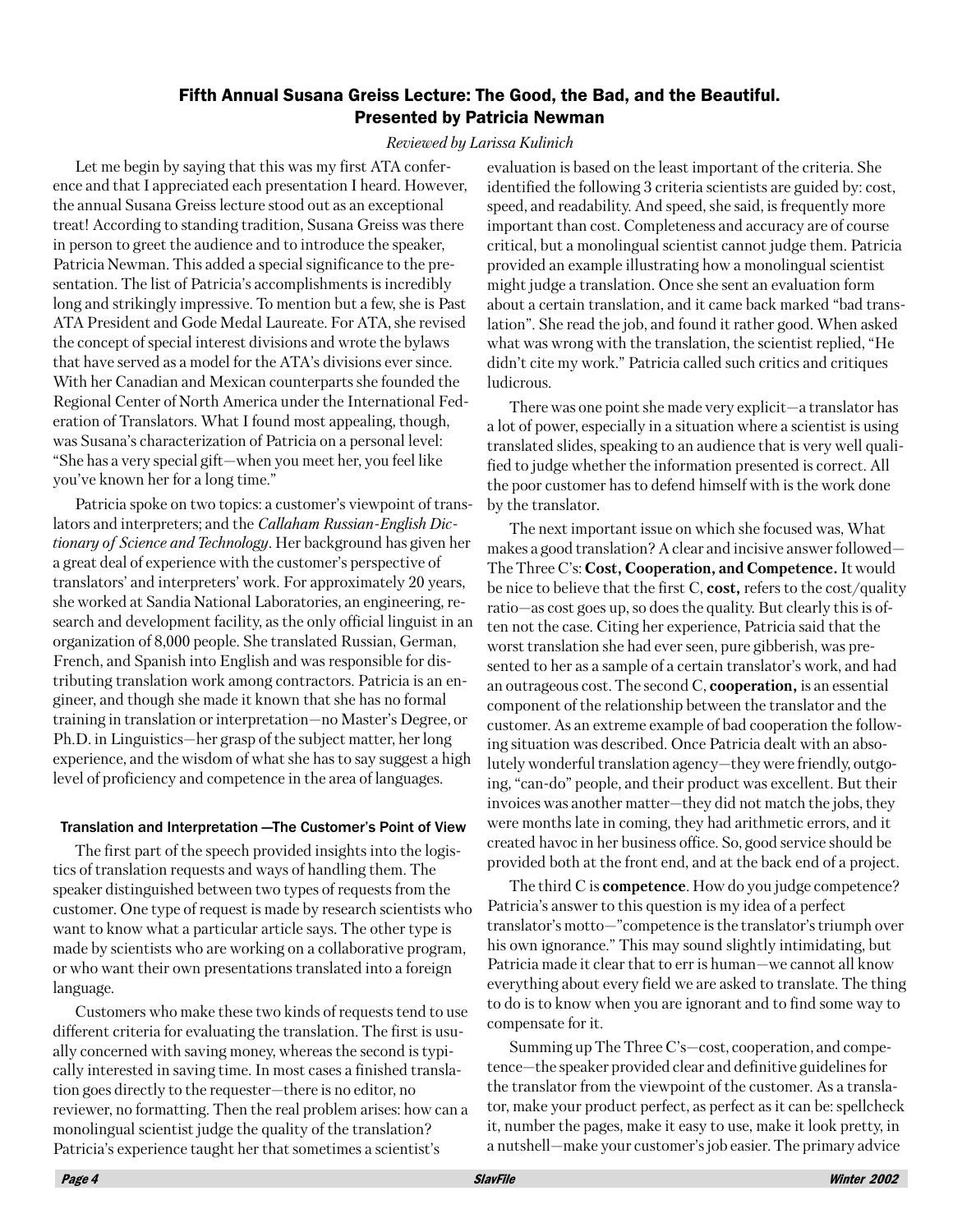Patricia provided was this—as a translator your goal is to become the customer's strategic partner, so that he will think of you when he needs translations. Considering the relevance of each of the Three C's, Patricia reversed the order in which she first introduced them. If you are not competent, it does not matter what you cost. Competence comes first, and the cost sometimes is the least important factor.

Next, Patricia spoke about the customer's perception of interpreter performance. Again she provided three evaluation criteria. This time there were Three P's-presentation, professionalism and precision. Presentation means the way an interpreter presents him- or herself. Patricia's customers were seldom displeased with an interpreter's appearance, but sometimes they complained about women interpreters who wore hiking boots, a tank top, and flapping pants, or male interpreters who had a ponytail, or an earring, though technically they were very good interpreters.

Professionalism covers all the things that an interpreter does at a meeting besides interpretation. The following examples served to illustrate a low level of professionalism. There were interpreters who left the premises by themselves to go shopping, who interrupted the speakers to argue terminology, who took a break at luncheons and suggested hiring somebody else for that time, who began every sentence with "well...," "in other words...," "actually...," etc. Customers appreciated and thought highly of those interpreters who helped them with arranging transportation, buying tickets, or took them shopping. All this was especially important for monolingual customers when they traveled abroad, particularly to Russia.

Concerning precision, Patricia provided a very accurate description of this concept-it is not what you don't know that will hurt you; it is what you do know that isn't so that will hurt you. There may be many ways to judge precision, even if a customer is monolingual.

Patricia again arranged the Three P's-presentation, professionalism, and precision, in the reverse order of their introduction. If you are not precise or not professional, it does not matter how you dress. Another very telling point she made about the perceived role of an interpreter was that the purpose of the meeting is not for the interpreter to display his skills, but to help the participants in *their* discussion.

#### The Dictionary - A Personal View

The second part of the presentation was devoted to the Callaham Russian-English Dictionary of Science and Technology, and the speaker's contribution to it. Patricia called it "my dictionary," and gave a wonderful, emotional talk, permeated with the utmost admiration of and deep respect for Ludmilla Callaham, and her formidable work. Patricia called her "my heroine," "lovely lady," "remarkable person," and affectionately called her "Milla." She said that when she first became acquainted with the dictionary, she felt as though she had come out of the fog, onto a mountaintop.

Patricia provided ample biographical data about Ludmilla Callaham. She was born in the US to Russian parents, but was raised by her grandparents. Her grandfather was a teacher, her grandmother, an editor. They taught her high standards and principles; she never had to wonder what was right or wrongthey made it clear. With such grandparents, one either learns to speak correctly, or doesn't speak at all. Callaham received her university degree in chemistry in 1933. There were no jobs for chemists then, so she learned typing and shorthand, working as a translator before she became a lexicographer. She created the first Russian-English dictionary for scientists, subject specialists, and translators.

Patricia presented her lecture to allow Ludmilla Callaham to speak directly to the audience, reading from her letters and other writings. Two portraits of Callaham were projected onto a screen during the lecture—Ludmilla as a young woman, and Ludmilla in her advanced years. There were also pictures of her small simple house at Springhill, in rural Pennsylvania.

Ludmilla Callaham devoted 40 years of her life to work on her dictionary. She still had a long way to go when she was diagnosed with leukemia. In 1989 her doctor told her that she had less than a year to live. She asked Patricia for help. Patricia tried to do her best to find somebody who could stand up to that challenge, but she could not talk anybody into it. Ludmilla called her one day, frantic, almost in tears, and said she needed somebody to help her finish. Patricia answered that she would love to help, but didn't know anything about dictionaries. "Wonderful!," Ludmilla exclaimed. So, the two of them began to work together in January of 1990. They would get up at 4 o'clock in the morning, and begin working before the day started. Patricia started at the end of the alphabet, and Ludmilla continued from the beginning. Over the next 9 months, said Patricia, Ludmilla taught her a great deal, and gave her more love and encouragement than she could possibly have imagined. Ludmilla, herself, must have been going through tremendous suffering. She died on November 8, 1990.

Patricia described how the work was done-it was a truly heroic undertaking! Ludmilla used her grandfather's ancient typewriter and kept her terminology on little slips of paper rather than index cards, which she found too thick. She listed the sources in different colors in the upper hand right corners of the cards. Patricia referred to it as the most colorful research she had ever seen. If a word was followed by 4 checks, it was found in 4 sources. Callaham's favorite sources, by the way, were all Russian dictionaries and encyclopedias. She would disassemble an unbound copy of the old version of her dictionary, cut it apart, and paste up part of it on a sheet of paper, roll it into the typewriter, type in the new entries she wanted to add, roll it out of the typewriter, tape on the next piece, roll it back into the typewriter, etc. She found the selection procedure the most demanding and painful job. She could only take one word out of ten. Her husband, John Callaham, composed a rhyme for her that she used very often: "When in doubt, throw it out!" All her words are referenced to a specific discipline. At the front of the dictionary, prefixes and suffixes are provided. Ludmilla felt that they were an invaluable aid in word construction.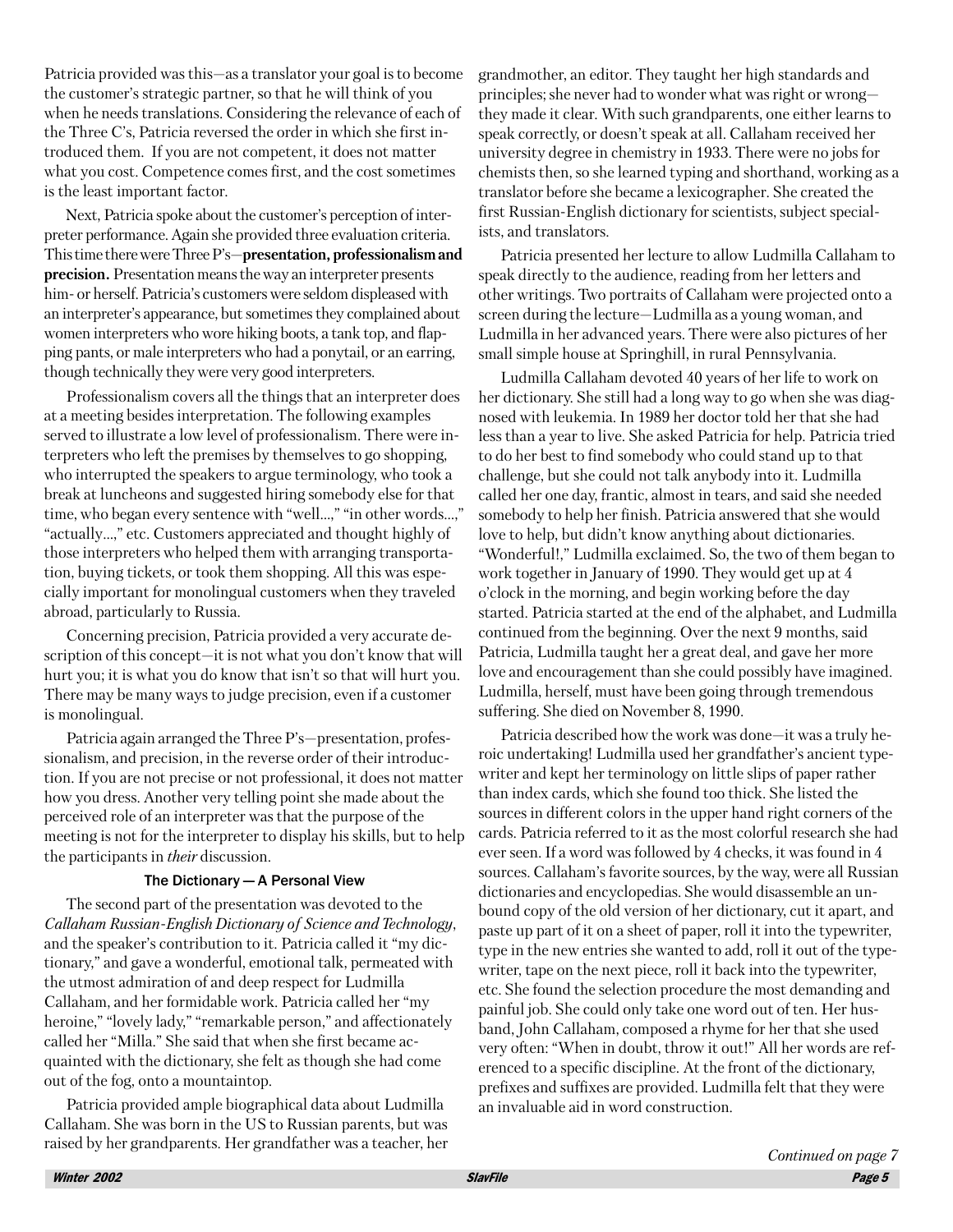## **FALSE FRIENDS MEET TRUE FRIENDS IN THE SLD**

**Review of Steve Shabad's ATA Conference Presentation** 

## **RUSSIAN-ENGLISH COGNATES THAT GO THEIR OWN WAY**

#### Reviewed by Mira Beerbaum

After confessing the he was not sure if he could fill 90 minutes of discussion time, Steve Shabad proceeded not only to fill the space, but to provide fodder for a lively debate on his topic of Russian-English false cognates. He divided these words into three categories: different definitions (е.g., актуальный /асtual); similar definitions different usage (e.g., 6a3a/base); and same definitions, different usage (e.g., катастрофа/catastrophe). Audience members added several words to groups I and II; while group III was considered to be the most difficult, it evoked the least controversy. Several of the false cognates Steve cited also appeared in Bob Taylor's financial seminar.

Steve provided an excellent chart with the Russian word as defined by Ozhegov and Shvedov, the English word as defined by Webster, an example in Russian and finally, a proposed solution (i.e., noncognate English translation). In Category I suggestions were added to контроль and концепция. In category II, авантюрист, динамика; реализация and (Русская национальная) идея provoked the liveliest discussion and most suggestions. Steve's seminar provided a good forum for interaction between the native Russian speakers and translators and interpreters whose native language is English with regard to words we encounter all the time, but may have difficulty with.

Some Examples of Russian terms in the three categories with their proposed translation (other than English cognate):

#### **Category I: Different Definitions**

концепция - framework, strategy, outline; plan; doctrine

политическая технология  $-$  political strategy

публицист — public-affairs writer

#### **Category II: Similar Definitions, Different Usage**

версия — theory, scenario

пропаганда  $-$  publicity, promotion, dissemination (of knowledge)

 $c$ пециальный — specialized, specific

#### **Category II: Same Definitions, Different Usage**

 $\arctan\mu s - \text{comparing}$ 

деградировать — deteriorate, decline

информация - news.

Mira Beerbaum is an accredited Russian>English translator, specializing in various fields of engineering, oceanography and physiology. She lives in Pentaluma California and can be reached at hansb01@hotmail.com

Editor's Note: In the past we would have devoted significant space in the SlavFile to providing our reader's with the complete cognate chart. However, we can now make this valuable reference information available in downloadable form on ATA's website and can use the space we save to publish Steve's very interesting and professionally pertinent introductory remarks to the material he presented in LA.

## **RUSSIAN-ENGLISH COGNATES THAT GO THEIR OWN WAY**

#### Steve Shabad

I am going to start with a confession. Until last year I had vaguely heard the term "cognates" from time to time, but I didn't really know what it meant. The funny thing is, I've been translating for more years that I will admit to here—and like all of you, I have a whole history with cognates (without knowing the proper term for them). When I was learning Russian as a teenager in a Soviet high school, I encountered a surprising number of words in Russian that sounded just like the words I had grown up with. It was always comforting to find these presumed friends in an unfamiliar environment, and of course I assumed that they had the same meanings as in English. Every time I informed a Russian friend of mine that a word in Russian-invariably with a Latin or Greek root-was essentially the same in English, he would remark with tongue in cheek, in that time-honored, "we-invented-everything" tradition that we attribute to the Russians, "Еще одно русское слово у вас!"

Even when I began to translate professionally (Russian to English except for a handful of interpreting assignments), I only gradually achieved enlightenment about the differences between these similar words in the two languages. In fact, to this day, the number of those words in Russian-which I have finally learned are called "cognates"—that I would categorize as false or "near" false" has continued to grow.

As I thought about what I wanted to say today about cognates, I was struck by the almost human qualities that can be assigned to them. I know my colleagues refer to them as "false" friends." It would probably be a stretch to call them adversaries, but if you think about them, they are a little like coworkers who seem perfectly pleasant and cooperative on the surface, but then, as you begin dealing with them, seem to undercut you when you're not looking. They are beguiling, insidious, deceptive and challenging-always ready to lull you to sleep if you aren't alert.

With all due respect to the thorny technical terms, slang and colloquialisms that we all run across, I would argue that cognates test our translating skills every bit as much as those other words and phrases-precisely because of their subtlety, their "wolf-in-sheep's-clothing" quality. Of course, looking out for the nuances is only the first step; you must also have a *sense* of their meanings. In a sense, I could almost measure the improvement in my translating skills over the years by the number of cognates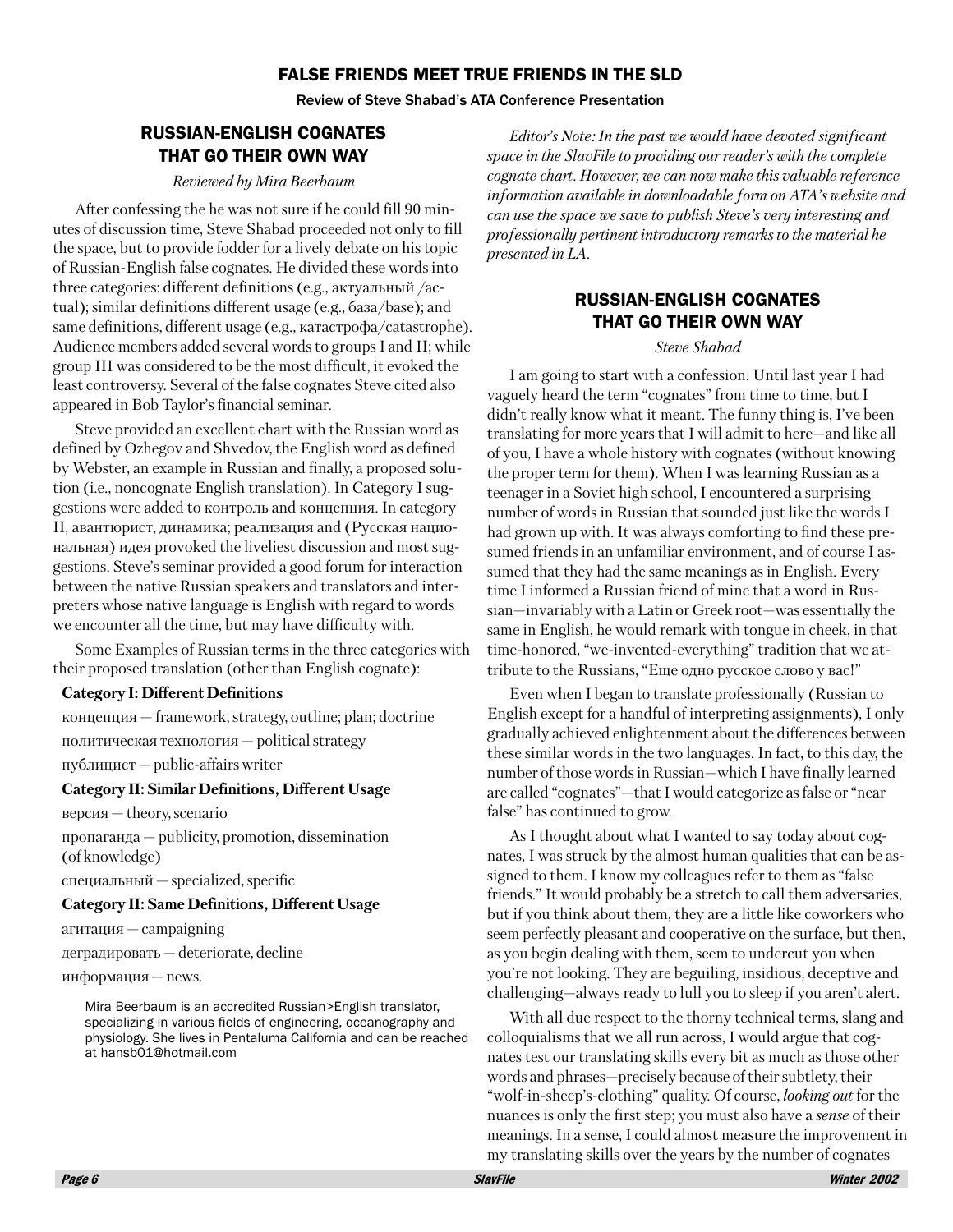that I don't translate by using their "equivalents" in the other language. But I am always learning, and they are still a challenge.

The man who first hired me as a professional translator, Leo Gruliow of the old Current Digest of the Soviet Press, once told me that a good translation obviously should not be so literal that it is awkward to read, but it should also not sound too much like something originally written in English. I think some of us might disagree with that second point. It depends, for one thing, on what kind of material you are translating. If you are translating fiction, needless to say, you don't want a Russian to sound like an American, and you don't want a denizen of the 19th century to sound like one of the 21st. (Even here, though, there may be a difference of opinion; one doesn't want the translation of an old novel to be so archaic that we lose the reader's interest.)

Now, if you're doing a technical translation for commercial purposes, you probably do want it to sound as much as possible like an original. If you are translating historical material that is being edited by scholar who is also fluent in Russian, then cognates may well be a key battleground. I have—to my exasperation—found this out in my recent translations of Soviet documents.

Here are just a couple of examples. For years now, I have generally translated спекулянт as profiteer. But despite my argument that "speculator" has a different meaning in English, my editor overruled me. She even wanted to translate эшелоны—the special trains that were used to transport kulaks to their places of exile—as "echelons." (Fortunately, I was able to persuade her that this would make no sense in English.) She said these terms are "traditional" in the literature. My response was that the fact that a translation is "traditional" doesn't necessarily make it correct. The editor, however, was adamant. Another justification she used was that this was "Marxist lingo." I replied that this was Marxist lingo in Russian. Of course, it did no credit to that language, but it at least came to be understandable to Soviet citizens; the task of a Russian-English translator is to make it understandable in English—while retaining the meaning. But in most of these cases, the editor overruled me.

I don't know how these renderings became "traditional." It's even possible that they had more resonance in English many decades ago. The problem, I think, is that scholars who are proficient in Russian spend years poring over original Russian writings but do not go through the mental process of rendering a smooth translation. As a result, they overlook linguistic nuances and the Russian cognates become ingrained in them as their English equivalents—a kind of "Russinglish." That is, they take the attitude, "Well, these words clearly have the same root; they even have the same definition. Obviously one should be translated as the other."

But in fact, Russian and English are not merely neutral codes that have developed in a vacuum. They have evolved in vastly different environments, under a myriad of different historical, cultural, sociological, psychological and other influences. This, of course, is not the place to explore those influences—nor would I be the person to do that. It's obvious, though, that like any other immigrants, cognates in the two languages have truly followed their own courses. As time has gone on, I have begun to think that more cognates are false or "near false" than true.

Steve Shabad, an associate editor for Newsweek magazine, has been a freelance Russian-English translator for more than 30 years. He has translated hundreds of articles and several books on a vast range of subjects. He recently translated two books for a series published by Yale University Press, based on declassified Soviet archives. He can be reached at Steven. Shabad@Newsweek.com

#### **Fifth Annual Susanna Greiss Lecture**

Continued from page 5

Speaking of her own contribution to the dictionary, Patricia said she felt humble about it. She did what she could—an honest and comprehensive literature search. But, listening to what she said about her own work, I thought she was also a heroine. She demonstrated true commitment, incredible persistence, and love, of course. Several times she mentioned that one doesn't get rich producing dictionaries. Patricia devoted six years of her life to this dictionary. She literally read whole reference books. It took her 2 years to read the 4 volumes of the All Russian Dictionary of the USSR Academy of Sciences. It should be noted that while working on the dictionary, Patricia was working full time. She would work on the dictionary from 4 to 5:30 in the morning, get ready for work, work 8 to 10 hours at Sandia National Laboratory, come home, feed her husband and four children, and fall into bed, only to begin again in the morning.

When Patricia finally finished the dictionary, she went through Ludmilla's part, trying to make things consistent. Finally, she called John Callaham and said, "I am ready to take it to the publisher." When they met in New York and put the manuscript on a luggage cart, it consisted of 12 reams of paper. The publisher's mouth dropped to the floor, as Patricia put it. Galleys started to arrive about the time Patricia accepted a 6-month assignment at the US Embassy in Moscow. She did all the proofing while she was overseas and sent the dictionary back. Eventually the dictionary was published. As Patricia puts it, "It is a fantastic book!"

When Patricia Newman finished her talk, there were tears in her eves—the audience too was visibly moved. It took some time for everybody to recover before a flurry of questions began. One of them was, "Do you feel we need a 5<sup>th</sup> edition of the dictionary?" Patricia's answer was this: "A dictionary is never finished. It is obsolete the moment it is published. Would I ever finish it? No! Getting up at 4 o'clock in the morning is beyond me now!" Who could blame her for that?

By way of conclusion, I will quote Ludmilla Callaham on her own feeling for dictionaries. "I love my Webster's in a very personal way. Every time I look something up, I smile at him. In fact, I get a warm feeling every time I use any of my favorite dictionaries. It's like communicating with a dear friend." Patricia Newman expressed hope that whenever any of us uses Ludmilla Callaham's dictionary, we will see her smile over our shoulder.

Larissa Kulinich is a freelance English<>Russian translator and interpreter working in the areas of medicine, business, law, education. She also teaches Russian. Larissa can be reached at larajim@earthlink.net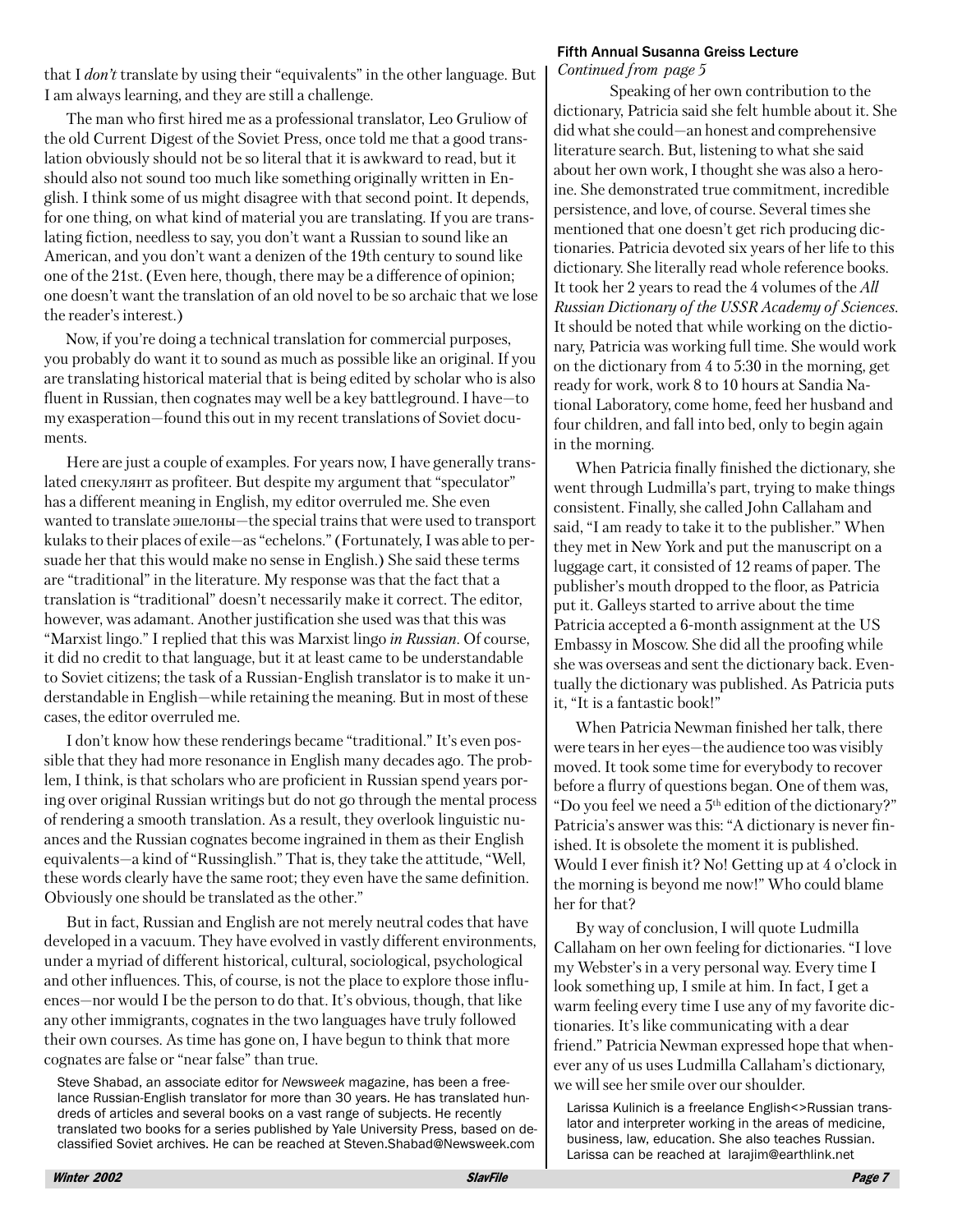#### **DIVISION BANQUET A COLOSSAL SUCCESS**

#### Christina Sever

The Slavic Languages Division has been holding banquets every year since the 1993 Conference in Philadelphia. At that conference, when the Division was born from the ashes of the Russian Special Interest Group, Emerson Virden found us a delightful Russian restaurant, The Russia House, complete with live music and wonderful food for the handful of us who attended. We've been trying to emulate that success ever since. We've had some delicious dinners. We've had a lot of fun and gathered to sing Russian folk songs together even when we couldn't find a Slavic restaurant, but not until 2001 in Los Angeles (of all places) did we match and even surpass that first triumph in every way.

Alas, we slavophiles are full of proverbs, and this one-good things come to those who wait [на всякое хотенье есть терпенье]—was written for the forty or so valiant SLD members who chose to take the hotel bus to the restaurant, as well as one carload who, to their sorrow, chose to follow the bus. Theoretically, the restaurant was 30 minutes from the hotel. Forty-five minutes later, we were on the right street, but going farther and farther away from the restaurant address. Rumbles of back-seat driving began to be heard. We strove to drown them out with Russian folk songs. We even threatened to teach our Slavic colleagues to sing "99 Bottles of Beer on the Wall." Finally, the driver pulled over, consulted his map, and, perhaps persuaded by the rumblers, turned around and headed back the other way, then took an unexplained detour, but finally, more than an hour after leaving the hotel, we arrived at the Black Sea Restaurant.

Grumbling but grateful, we entered the restaurant, and were immediately assailed by the tantalizing fragrance and beautiful sight of two long tables absolutely filled with zakuski of every description. There could not have been a better reward for our "patience" than to not have to wait at all once we arrived. Our grumpiness was banished and our hunger immediately appeased by crab, herring and salmon, cold meats and cheese, garlic and eggplant dips and mushrooms, cabbage and other vegetables, pickles and many other tasty treats, washed down with several kinds of wine. As we ate and chatted, the staff kept bringing more platters heaped with Slavic delicacies. And we had the restaurant all to ourselves.

The inevitable toasting began, superlatives flowed freely, and finally we went around all of both tables, giving speeches. We even had the privilege of having our ATA immediate past president and our own first assistant administrator. Ann Macfarlane.

 $\sim$   $\sim$   $\sim$ 

| Первая попытка в стиле буриме            | The Rush Job                               |
|------------------------------------------|--------------------------------------------|
| <b>Bill Keasbey</b>                      | Alex Lane                                  |
| Охотно защищаем конституцию,             | Just as the time nears to relax,           |
| Которая позволяет проституцию.           | A ring a click my God! A fax!              |
| Наши руководители – люди бездарные,      | All sober sense says: "Run away!"          |
| Но идеалы у них высокопарные.            | But I'm a pro; I'm "A-T-A."                |
| Большой мы претерпели шок,               | Rush job, dear! Да, перевод!               |
| Когда бетон превратился в порошок.       | (Живу я как несчастный крот!)              |
| Виновно в том, я думаю, вино,            | Убираю я вино,                             |
| Что в стройке той отсутствует бревно.    | Сижу спокойно, как бревно.                 |
| Что сказал наш старый чёрт?              | I read. I cough. At last, I snort.         |
| Ничего, just gave a snort.               | This mad text proves there is a чёрт.      |
| You thought that he was mean,            | A snap? A breeze? Oh, неужели?             |
| Но хуже всех был тот блондин.            | Then why've my guts turned into jelly?     |
| Хотя он выглядит как крот,               | Автор, ох! Высокопарный!                   |
| Он делает удачный перевод.               | Составлял лишь чушь бездарный.             |
| На связь он так намекает:                | The challenge, though, assaults humility.  |
| You'll like it, just try it.             | Letting fly misjudged facility!            |
| I threatened to turn him into jelly;     | О том, о сем текст намекает,               |
| В ответ улыбнулся он - неужели?          | "Oh, what the hell," I say, "I'll try it!" |
| You make your moves with great facility, | Текст - касаясь проституцию -              |
| I must admit with sad humility.          | Ухудшает конституцию.                      |
| No need for you to take Viagra,          | I write. The words form a Niagara.         |
| Your manhood's stronger than Niagara.    | (The author must have chewed Viagra.)      |
| Forget about the looming deadline        | Tell me, dear, what does this mean:        |
| And savor Olga's potent red wine.        | "Он долба  what the hell?  блондин"?       |
| Now for sure you can relax               | Конец! Не распался я в порошок!            |
| And just ignore that nagging fax.        | Ах, блеск! Какой приятный шок!             |
| And when they mention ATA,               | I'm just so glad I made deadline.          |
| Just close your ears and run away!       | Time to pour and drink red wine!           |
| When we asked about the future,          | But just remember, in the future,          |
| Нам сказали – будет круче.               | Look up what is meant by "круче"!          |
|                                          |                                            |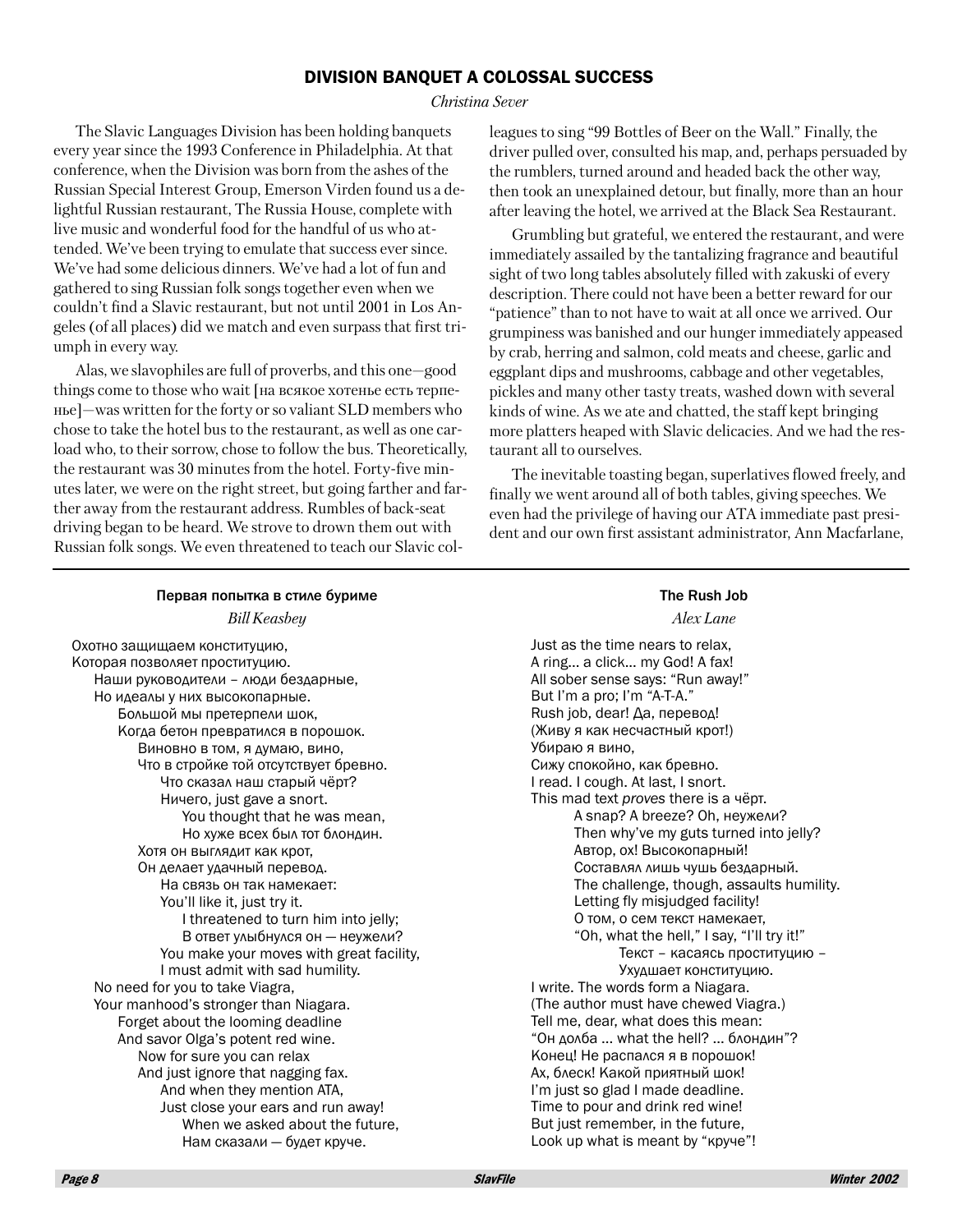take her traditional place standing on a chair to speak to us. Vadim Khazin compiled, created and recited one of his admirable burimes (see below). We sang many old Russian folk songs. By the time the main entrees were served, we almost couldn't eat them we were so satisfied. And finally, the desserts were served, and amazingly we found a bit more room in our bellies to taste them and were well rewarded for our struggle.

A Russian band took the stage. There was a dance floor, complete with revolving disco ball and moving colored lights. The lead singer was beautiful in body and in voice, and we danced and danced, and the bus came to fetch us, and we kept dancing and dancing, till we were danced out the door and reluctantly returned to the hotel... in half the time it took us to arrive. This evening will be a hard act to follow in Atlanta. Emilia Balke and Nora Favorov were responsible for finding the restaurant and organizing the event, and all who attended are very grateful to them, as well as to the management and staff of the unforgettable Black Sea.

Christina Sever is a graduate of Monterey Institute of International Studies and works as a freelance translator in Corvallis, Oregon, specializing in commerce and law, medicine, environmental protection and archaeology, as well as literary. She can be reached at csever@proaxis.com

#### Нежданный гость

Masha Zarlengo (submission mailed in)

Зарывшись в словари как крот Я завершала перевод. When suddenly I heard a snort: Передо мной явился черт. Он был потасканный блондин. His eves were green as sweet mint jelly. Немного arrogant and mean. И мне сказал он: «Неужели Вам не претит сей текст бездарный, Его язык высокопарный? Мадам, я с вашей конституцией Занялся б лучше проституцией». He brought with him some nice red wine And told me that I should relax. "Who cares - forget your dull deadline! Just drop those pages in your fax!" В камин подбросил он бревно And talked a lot about the future. В стаканы наливал вино. А планы становились круче. He wanted us to run away And rent a cabin near Niagara. He said: "Forget the ATA -We'll place an order for Viagra. И этот дивный порошок Даст нашим чувствам должный шок." I woke up in a locked facility. I felt remorse, chagrin, humility. Но кто его знает, на что черт намекает. Perhaps, you know, I still should try it.

Vadim Khazin's more fanciful take on the same event.

(Note: in the interests of full disclosure, Vadim wants us to mention that once again the interfering editorial staff has meddled with some of the English lines of his work.)

## **БУРИМЕ**

на ужине Славянской дивизии АТА Los Angeles, November 2, 2001

Сегодня отдохнуть решили мы по-русски, И в ресторане мы, где всякие закуски: Здесь и грибы, и русская селёдка, Хотя не подана «Столичная» нам водка. Although we've not yet gotten any beer, Зато имеются и ветчина, и сыр. И огурцы, и помидоры, и капуста, Чтоб на тарелках и во рту не было пусто. Just now they brought in something pretty hot, That comes straight from a native Russian pot. Играет здесь пускай и не квартет, Зато вино всегда готов подать буфет. Не подали российского нам хрена, Зато дивизии Славянской все мы члены. Translation's our profession, not a hobby, We want to move up far beyond the lobby, Или, по-русски, дальше коридора, И не бросали чтобы вслед нам помидоры: We want to earn a wage that's over fifty cents And to avoid a life of nasty pestilence; Хотим, чтоб был всегда отточен карандаш, Чтоб «Мерседесом» был украшен наш гараж, Which always shall remain with virgin fender -No dents, no scratches and no bender. We'd hate to have someone call us a fool Or ask us if we'd ever been to school? We'd hate to find out that we're trapped or caught, Хотели в масле бы кататься, словно кот, Или порхать, как беззаботная кукушка, Чтобы не выстрелила вражеская пушка. Мы не хотим проходить в деле как свидетель, Хотим, чтоб наша процветала добродетель... But if at times, instead of strictly textual, Our dreams become exorbitantly sexual, И, пожевав укроп или петрушку, Посмотрим эдак вдруг на милую подружку, And rather than admiring her finesse, We touch her butt (пардон!) or else her breast, We'd take the risk that something awful would ignite And she'd say words too ghastly to recite, А от удара по мозгам сковородой Останемся с одной лишь бородой... Instead I wish us all pure happiness and sun, And lots of jobs, combined with lots of fun!

Vadim Khazin, SlavFile's Editor for Ukrainian and resident burime master, lives in Colts Neck NJ and can be reached at VadKhazin@cs.com.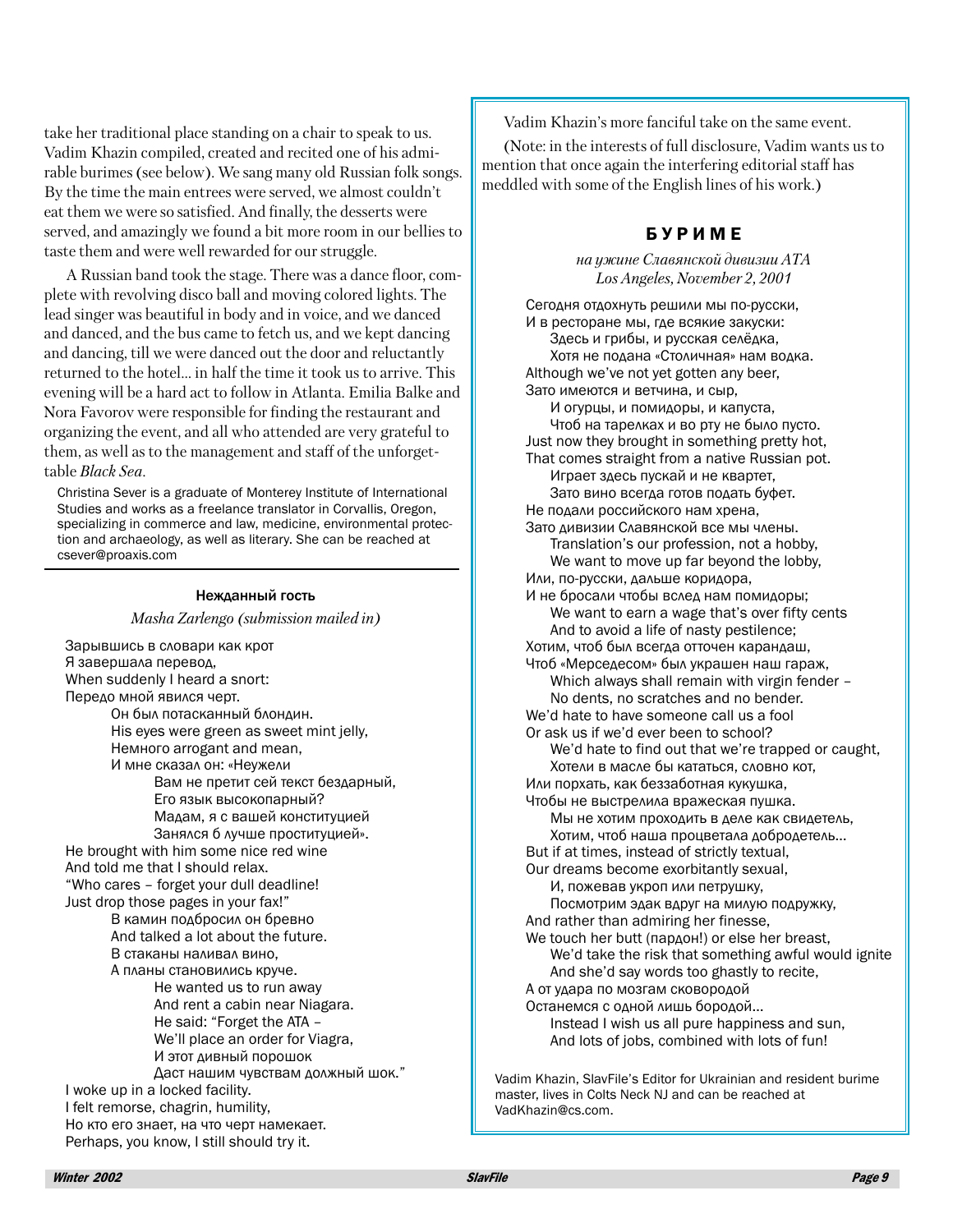## **SLAVFILE LITE: NOT BY WORD COUNT ALONE**

#### Lydia Razran Stone

In early September, during the last week of the Golden Age, when the Washington Post still had the space and inclination to publish mildly amusing human interest stories in their *Interna*tional News Section, I was reading one about Yuri Luzhkov. It seems that the mayor of Moscow, was, in an attempt to create the meteorological equivalent of a Potemkin village, seeding clouds over Moscow's outlying suburbs on days of parades and other forms of ceremonial pomp, so that they (the clouds not the parades) would discharge their payloads before they reached Red Square. I was about to stop reading, discarding this article as unworthy of inclusion in this column, when I discovered that the U.S. expert the *Post* had chosen to interview on the feasibility of this enterprise was none other than my first husband, Bill, er, Dr. William Hooke, now a senior fellow with the American Meteorological Society. Proving that even in my virtual childhood (we were 17 when we met) I was discerning enough to pick a partner of lightning wit and with the ability to size a complex situation up instantly, Bill's first words, faithfully recorded by the *Post's* reporter, were: "You have got to be kidding!" Not content to leave it at that, he further displayed the depth of his scientific and political acumen with the analysis, "One rule of politics is don't do anything that will cause people to chortle. This doesn't pass the test." Reached at home later, Dr. Hooke provided this exclusive advice to *SlavFile* readers: "It is never safe to assume any question is a practical joke or that any remark you make to a reporter will not end up, attributed to you, in the next morning's paper." Lest readers think that I have written of this incident in order to make my ex-husband look foolish, let me assure you that this is far from the truth. I have included it. because I love coincidences and the fact that Bill, whose last direct contact with Russia ended when we divorced, was consulted as an expert on Luzhkov's scheme and that I happened to read about it, is a lovely example. Second, it seems to me marvelous that there is still at least one person left who, when asked to give his expert opinion, reacts not with a high falluting analysis, but with a well-justified appreciation of the ridiculous.

Thanks to everyone who answered my inquiry about the *n*eстница in the last issue of *SlavFile*. Evidently if I had been a native speaker of Russian, when my friend Oksana told me that she had broken her *foot* by falling down the *stairs*, I would never have thought that she had broken her *leg* by falling off a *ladder*. My follow-up query is this: why do certain questions, like the one cited above, as well as many in Raphy Alden's column, provoke such gratifying responses, while other queries and particularly requests get no responses at all?

Here, at any rate, is another question. I have no idea whether it will fall into the category of questions receiving no response or those receiving gratifyingly numerous ones, but I truly want to know the answer and I hope readers will send in their suggestions. There is a certain, seemingly simple and straightforward, usage of the Russian word включая that I encounter fairly frequently but am unable to translate gracefully. I will give the ex-

ample solely in English to avoid confounding the issue by making grammatical errors in Russian. A Russian sentence might say something like: I like to travel, including on business. Now, for some reason, this is not a completely normal English sentence, although sentences in which *even* or *particularly* is substituted for *including* are. The best I can usually do is something like: I like to travel for any purpose including on business. Does anyone have a better solution, or, even more interesting, an explanation for this inconsistency. Clearly *including* requires an explicit noun antecedent, but why should it if even and particularly do not?

Earlier this fall, I was asked to redo an English translation, produced abroad, about the design of an Environment Protection System. Because the formatting was fairly complex and had been done well in the original translation, I elected to translate over the first job, rather than start on a new file. (By the way, I think this was a mistake and that in cases of a bad translations it is probably much faster to start afresh.). At any rate, my choice allowed me to become intimately familiar with one of the worst translations I have ever seen. To give it its due, in some sections it managed to ascend to the level of mediocrity. However in other sections it was so bizarrely wrong that I found it difficult to believe that the person responsible for the mediocre job could have seen the other sections and let them stand. For example, the points of the compass were, frequently but not always, referred to as East, West, Boreal and Austral. The only hypothesis I could come up with was that the whole thing was done initially by machine and then some of it was left unedited. The two funniest (as well as most inexplicable) errors I found were *ardent*, instead of flame (пламенный), spectroscopy and what should have been the biological class Reptilia (or simply reptiles) translated as the *kowtowing class*. It is true that the Russian word for reptiles, *пресмыкающиеся*, means crawling along on your belly, or metaphorically, being sycophantic. But how could a human translator have come up with this word in a biological context? Even if a human being or a computer dictionary chose randomly from a menu of possible definitions without regard to context, wouldn't the most frequent word have been suggested first?

Some of my colleagues do not approve of publishing egregious translations for the sake of laughs, thinking this tends to demean the entire profession. But note that, in this case, the story has a moral. The translation manager recognized that the original was unacceptable and was able to convince her supervisor and the client that it was worth a considerable sum to have it redone. Furthermore, a second translator was found who, at the very least, is demonstrably able to name the normal words for the points of the compass and to distinguish, with at least 90% accuracy, between reptiles and sycophants. Thus we see here that such people as translation managers and their supervisors, and even clients, are at times capable of distinguishing between poor translations and decent ones, and, even more striking, are willing to pay extra to get the latter. A very happy ending indeed to a story about our long-suffering profession,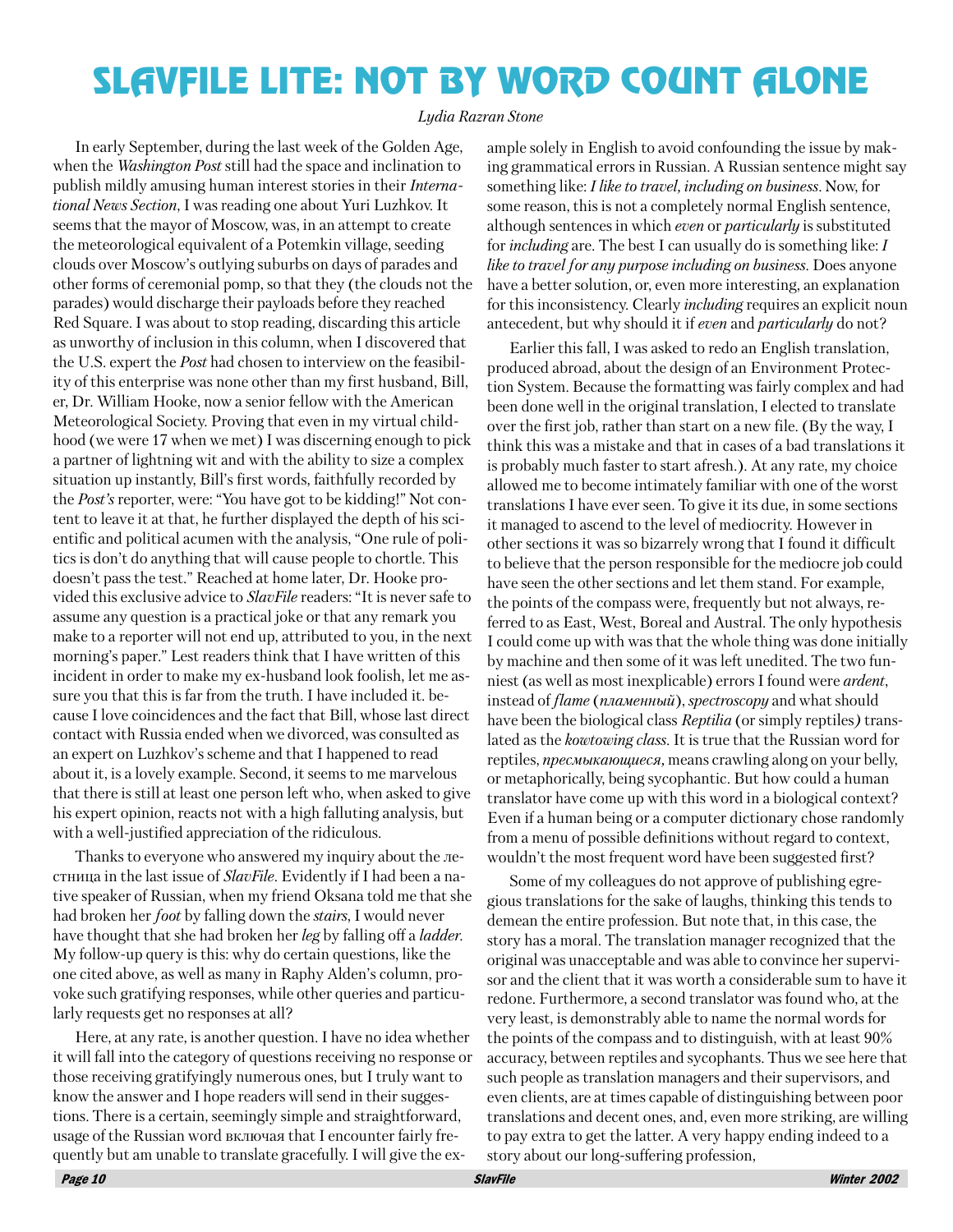## **Member Profile**

In his column in the last issue. SLD Assistant Administrator, Alex Lane, suggested that some of us might find it gratifying and useful to visit secondary schools and discuss the profession of translator/ interpreter with language students. I have a further "back to school" suggestion. If you are looking for a very satisfying volunteer opportunity or even a source of some additional income (in spite of what they say about teacher's salaries, they do get paid considerably more per hour than, for example, sales clerks), consider becoming involved in a community ESL (English as a Second Language) program for adult students. Volunteers are always in demand and, if competent, are often offered paying jobs. Though you will probably not have many Slavicspeaking students, there are always a few, and, in any case, knowledge of students' native languages is not a requirement for teaching ESL. By immigrating and enrolling adult students have already demonstrated their motivation and there is rarely any discipline problem; indeed, such students tend to be almost embarrassingly appreciative. The amount one learns about language in general and English in particular is striking, and the perspective translating types bring to the classroom can be extremely beneficial. Teaching can get those of us who slave over a hot computer  $40+$  hours a week out of the house and interacting closely with people on an individual and a group basis. The descendants of immigrants (and aren't we all?) get to feel that we are giving something back.

Ever vigilant for references to Russian literature in American culture, I found the following in the comics section the other day. Broom Hilda, the witch, returns a package to a store exchange counter, complaining that its contents leaked all over the living room carpet. The clerk, taken aback, exclaims; "War and Peace leaked on your carpet?" Broom Hilda, in an aside to the readers, explains: "I couldn't tell him I didn't understand a word of it. Obviously, this has a great deal more to do with the stereotype of the book than the book itself. In popular Anglophone culture, Tolstov's masterpiece is stigmatized as the apotheosis of the dark, dense and difficult nineteenth century novel, or baggy monster, as Henry James described the Russian prose classics, which has highbrow snob appeal, but which no normal entertainment-seeking reader would ever want to read for its own sake. How unfortunate. when  $W$  and P, or at least P, is about as readable and entertaining as any "human drama" novel I can think of! It must be some fatal combination of all those Russian names and the work's length that has given it this lethal reputation.

**Urszula Klingenberg New Contributing Editor for Polish** 

Editor's note: Starting with the next SlavFile issue, Urszula Klingenberg of Saint Paul, Minnesota will be replacing Tomasz Poplawski as our Contributing Editor for Polish. We are very grateful to Tomek, who served in this capacity for two years, writing and procuring for us a number of extremely well-written and interesting articles (see page 14 for example) and presiding over our Polish focus issue in Summer 1999. Urszula's name should be known to most of you for the impressively comprehensive articles on Polish<>English dictionaries she wrote for the SlavFile and for the SLD's first ever presentation on Polish delivered at the last ATA conference. We have asked Urszula to introduce herself to our readers.

While feeling very flattered to be considered worthy of following in the footsteps of my predecessor in this position, I realize that as a relative newcomer to the ATA and its Slavic Languages Division I owe everyone some information about where I come from and what can be expected of me.

In common with many fellow translators born in a Slavic country, my educational background is in university level English studies, which in the Polish academic curriculum come as a comprehensive package of courses in language proficiency, literature, linguistics, and language pedagogy, in my case, with a special emphasis on sociolinguistics. Even though I graduated from the alma mater of Stanislaw Baranczak, the dean of Polish literary translators, renowned for his renditions of Shakespeare's plays and British and American poetry, during my student years I was unable to take any course specifically on translation, since none were offered there. Thus, translating and interpreting took second place to my main occupation as an English language instructor in Poland.

Since my arrival in the United States, my focus has changed to include more commercial translating, as well as community and legal interpreting, but it was not until I joined the ATA that I realized that this could be turned into a full-fledged profession. The advantages of association membership became fully evident during my first conference appearance last year in LA, where I experienced firsthand the ATA's organizational acumen, availed myself of educational opportunities, networked with the nation's foremost translation companies, and enjoyed meeting scores of like-minded individuals. I was delighted to meet some fellow Polish translators, who I rarely encounter in the flesh since I am based in Minnesota. As a direct result of those encounters even in the few months since the conference I have become much more active professionally and enjoy being a part of an extended network of people involved in different aspects of language communications.

As one who benefited from the opportunities offered by the ATA and, more directly, by SLD, I would like in turn to contribute to the running of its newsletter. From the beginning, I have appreciated SlavFile as a valuable resource and to enjoy it for its appealing editorial style. I would like to add to it by presenting information and introducing people of special interest to our small community of Polish translators, and I hope to other SLD members as well. Among other things, I will draw on my recent experience with the changing status of the translation profession and language use in Poland. Readers are also cordially encouraged to suggest topics to be considered in subsequent issues by sending them to vaukling@msn.com.

I look forward to working with SlavFile's wonderful editorial staff on future issues filled with exciting features and articles in the New Year 2002.

Continued on page 13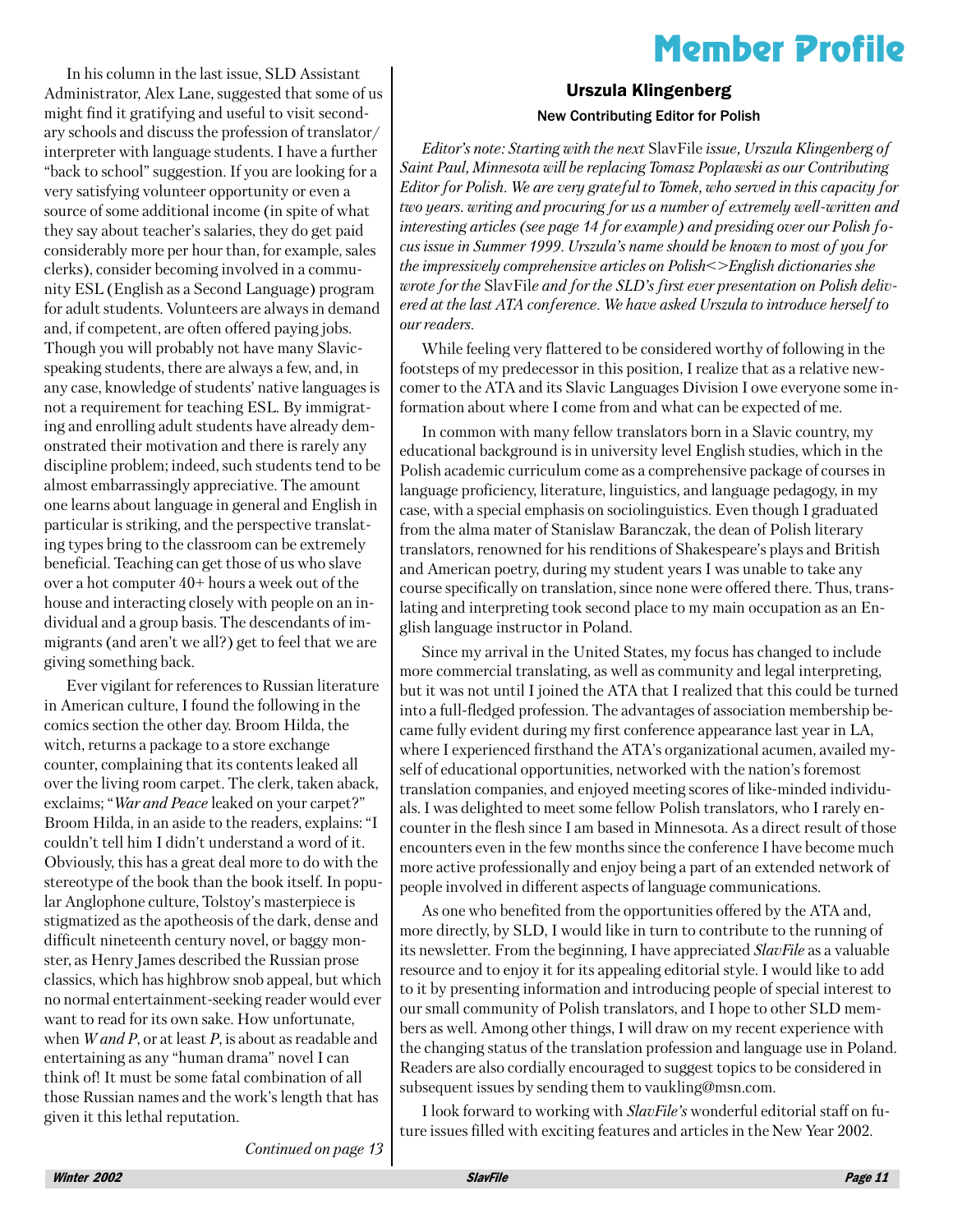## "DOUBLE JEOPARDY: A BILINGUAL GAME SHOW FOR R< > E TRANSLATORS AND INTERPRETERS"

#### Review by Masha Entchevitch

The first annual Bilingual Game Show for Russian  $\le$  English Translators and Interpreters was moderated by Vadim Khazin and Lydia Stone; Nora Favorov assisted and generally helped to maintain a note of sanity; prizes were distributed by Larissa Kulinich. Thanks are due to Laura Wolfson, who contributed many of the prizes from her store of interpreter's souvenirs (given to her by clients from farflung corners of the Russianspeaking world) and to Tanya Gesse, who contributed a bottle of South American wine she had evidently received from an admirer. The session consisted of three games, which, because time passed so rapidly, represented a mere fraction of the activities planned by the organizers.

The first game, O, *nepesoduuku!*, challenged contestants with the formidable but entertaining, task of finding the best idiomatic translations of a number of Russian and English figures of speech. The contestants were teamed in pairs: one native Russian and one native English speaker. Teams consisted of Masha Entchevitch and Jim Walker, Galya Raff and Steve Shabad, Larissa Kulinich and Joel Stern, and Kostya Lakshin and Ben Franchi. The teams were given a **paltry minute** to come up with each translation, which they wrote down and then displayed to the audience. The audience voted for the version they preferred. Victory was shared by Larissa and Joel and Galya and Steve. Everyone in our profession knows that it is often difficult to come up with a good translation of an idiomatic expression. It is especially difficult in interpretation, when one has only a fraction of a second to think. Many of us try to learn as many idiomatic pairs in advance as possible, but, alas, life continuously surprises us with unexpected ones. Oh well, if there is nothing we can do about it, we can at least try to have fun, as we did in this first game. The unfortunate ones who weren't there can try it at home. Here are some of the expressions presented and their winning translations as I remember them:

Ни богу свечка, ни черту кочерга  $\sim$  For the birds; One man's trash is another man's treasure ~ Чья потеря, моя находка;

Выйти сухим из воды  $\sim$  Emerge smelling like a rose;

Pie in the sky ~ голубая мечта;

Перебиваться с хлеба на воду  $\sim$  To live from hand to mouth; Wash dirty linen in public  $\sim$  Bыносить сор из избы;

Одна нога здесь, другая там ~ Lickety-split.

The next game the organizers called Verbarium. Each person had to list as many words as possible that could be formed from the letters of an assigned word, choosing either the Russian npoизводительность or the English certification. Only words that appeared on no other contestant's list earned points and longer words won more points than shorter ones. We are dreadfully sorry that we are unable to remember the winner of the English  $\alpha$  competition  $-\beta$  if that person will contact us we will be overjoyed

to acknowledge his or her glorious achievement in the next issue of *SlavFile*. The victory for the Russian word was so overwhelming that it evidently drove everything else from our minds. Boris Silversteyn received a staggering 69 points for words formed from *производительность* that no one else had listed  $-$  and, because of the time constraints, he did not get beyond words beginning with  $n$ . Lest you doubt this unbelievable achievement, here is Boris' list: производитель, повесть, пилон, произвол, поворот, пилот, постель, провоз, подзол, плен, полоз, провод, подзор, плод, перо, продел, поле, плот, перс, пронос, полис, плоть, перст, просо, привод, плеть, повидло, проситель, полость, плед, портье, протеин, полезность, половодье, придел, полено, песо, плеврит, приз, полив, пест, пролив, привоз, понос, период, притон, пони, песнь, просвет, пост, пень, проседь, посол, привет, противень, присловье, привес, престол, пирс, пион, порт, пиво, подвес, позор, пистон, поднос, повод, пионер, подpocm.

In the final event, those who had composed burimés for rhyme pairs listed in the last issue of *SlavFile* read them to the audience, or in the case of Masha Zarlengo, who did not attend the conference, had them read. It is always striking to see how the same rhymes can result in such different creations. Although this too was supposed to be a contest, the five poems, which you will find starting on the first page of this issue, were so delightful that it was decided unanimously to award them all first prizes.

*Note:* I, the author of this review, myself am an old fan of burime and have to confess that a couple of my close friends and I have spent many hours in college sitting in the last row of the auditorium writing burime and playing other word games during especially boring lectures. Some of my poems of that time have become material for inside jokes and citations that I have to endure from my friends and have brought me no other fame; nonetheless, I love writing burimes and recommend it to anyone as a wonderful past time.

The first annual game show was such an unmitigated success that it will be featured again next year. Larissa Kulinich who was an active participant in all three games, as well as bringing enormous elan to the awarding of prizes, has agreed to be the MC next year. Anyone with suggestions for games can contact her at larajim@earthlink.net.

Masha Entchevitch (mashlink@fatnet.net) is a freelance Russian and Bulgarian interpreter and translator specializing in simultaneous and court interpretation. She is a registered Interpreter of Non-designated Languages (Judicial Council of California) and a contractor for the U.S. Department of State. When not on the road, she lives in San Francisco.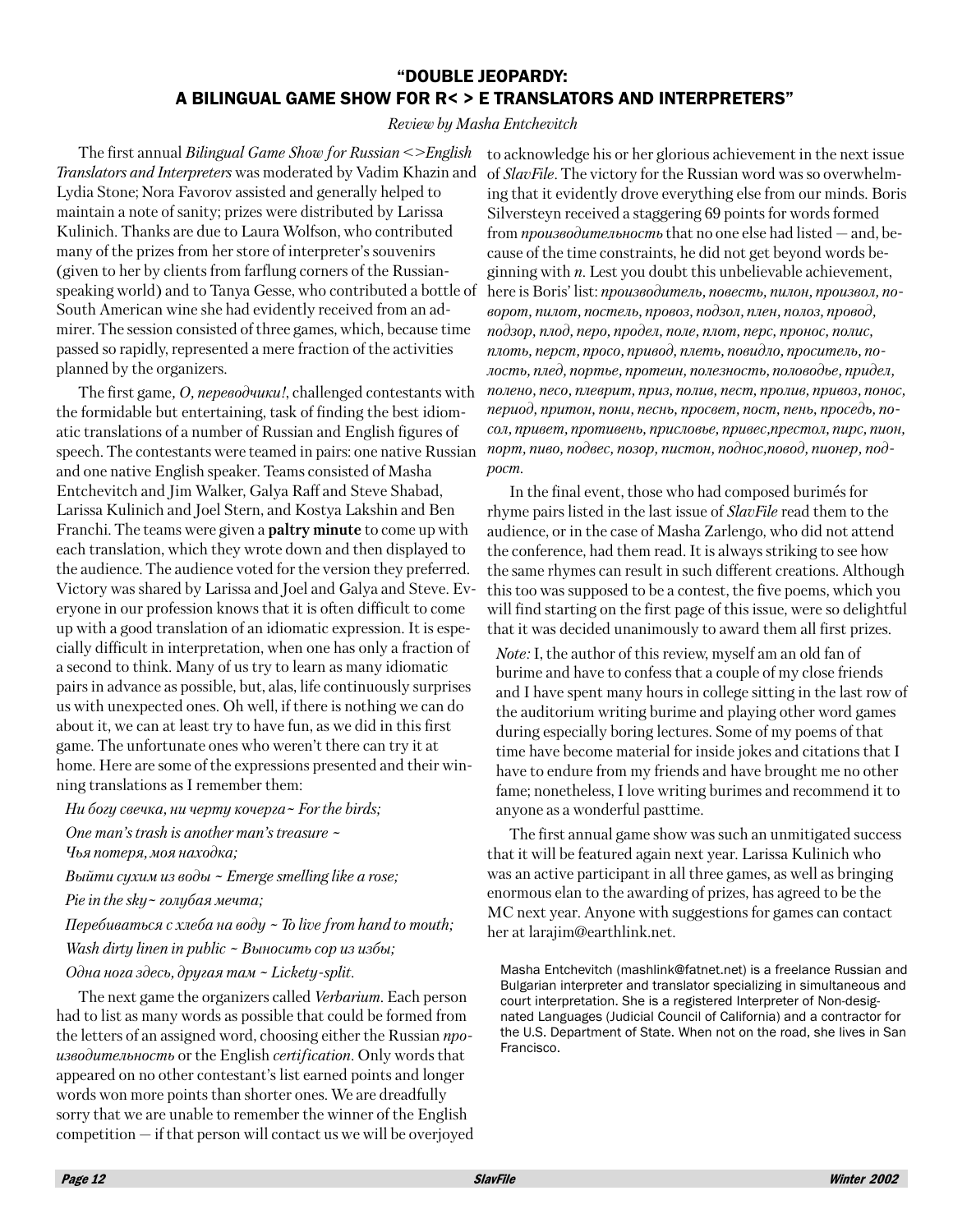## **The Slovist**

## Raphy Alden

## Hi everybody:

Here are some words and expressions that represented various degrees of challenge to me while I was interpreting (causing a pause that was a bit too long) or translating (a word seemed simple enough, but I couldn't find it in my dictionaries or wasn't satisfied with my translation).

My best guesses:

- $\triangleright$  Ratpack "Коробочка" (a well known character from Russian literature).
- Умник smartass.
- $\triangleright$  "I can only offer you black coffee. No cream or sugar. No problem. I am not particular. Я не привередлив."
- > "Ничего, переживет. That's ok. He'll live."
- > Ему тоже досталось (от начальства). He took a beating too.
- $\blacktriangleright$ Playing video games is one of my guiltiest pleasures. Люблю играть в видео игры — грешен.
- $\blacktriangleright$ I expect you to be there. No excuses! Никаких отговорок!
- $\blacktriangleright$ **Могучая кучка** (a group of famous Russian composers headed by Balakirev) is translated as The mighty handful.

A manager was making a proposal, which met with severe criticism from Board members. Frustrated, he started tearing up the proposal.

## What are you doing?

## What does it look like I am doing!

My suggestions Разве не видно? Ог А вы как думаете?

I was wondering if:

- $\triangleright$  "Seems like I got the name without the game" (said by someone who was rumored to be having an affair with a woman he hardly knew working at the same company) can be interpreted as **Без меня меня** женили?
- $\triangleright$  "Might as well **go out in a puff of smoke**," said someone who has just been fired and planned to do/say something in public can be interpreted as  $yx_0dy$  mb max c  $xy_3dx_0\ddot{u}$ ?
- $\triangleright$  There is a Russian equivalent for **The Happy Hour** (at a restaurant)? Suggestions please.
- $\blacktriangleright$ There is a nice (or maybe not so nice) Russian equivalent for the word **abuser**. Any suggestions?
- > Он такой запасливый can be translated as He is very resourceful? **I** need your help translating the following into Russian/English:
- Life is a bitch! (and then you die). Му suggestion: Жизнь ≻ стервозная штука.
- $\triangleright$  He is an undisputable master of understatement.
- $\blacktriangleright$ Отдел по борьбе с американскими банками (from a newspaper).
- ≻ Что он такой злой? Прямо как с цепи сорвался.

## Ciao,  $R$  $A$

Raphy can be reached at raffialden@aol.com

## **SlavFile Lite**

Continued from page 11

Finally, in my search for English references to Russian literature, I came upon the following, excerpted from a longer poem, by Judith Ortiz Cofer, a Puerto Rican feminist novelist and poet, who writes in English as well as Spanish.

### Who Will Not Be Vanquished

 $\mathbf{1}$ 

I named you for a snow princess in a Russian novel, a woman of noble bearing who would not be vanquished by war nor passion; not Lara, the other one - the quiet aristocrat who inspired no poems from the man but for whom he walked the frozen miles

3

On the fall day of your birth in a city not far enough north of the equator for my fantasy, I held onto Doctor Zhivago so hard, that when the first pain came, I broke the spine. While the hot wires announcing your arrival shot through me.

I imagined a sleigh pulled by strong white horse, gliding over a landscape of powdery snow. In the distance: an ice palace.

Happy New Year everyone!

## **ATTENTION SCIENCE FICTION BUFFS. LITERARY TRANSLATORS**

A Dutch agency, The Visual Language Company, is seeking literary translators for the translation of two Russian science fiction novels written by Russian novelist Sergey Lukyanenko. The books are to be translated from Russian into what the company calls "American" English. One book titled "Labyrinth" has 90938 Russian words, the second book, "Dreamline," contains 85559 Russian words.

Award of the translation contract will be competitive and based on the quality of sample translation (quality of the American English and accuracy), time line and price.

The agency requires a free test translation of up to 3 pages for each book. If you are interested please quote them your fees and time schedule. The closing date for applications will be January 30, 2002\*. Please contact them at: gs@visuallanguage.nl

\*If you are interested but receive this issue of SlavFile too late to reasonably make the deadline, we suggest you contact the company anyway. They seem to be flexible.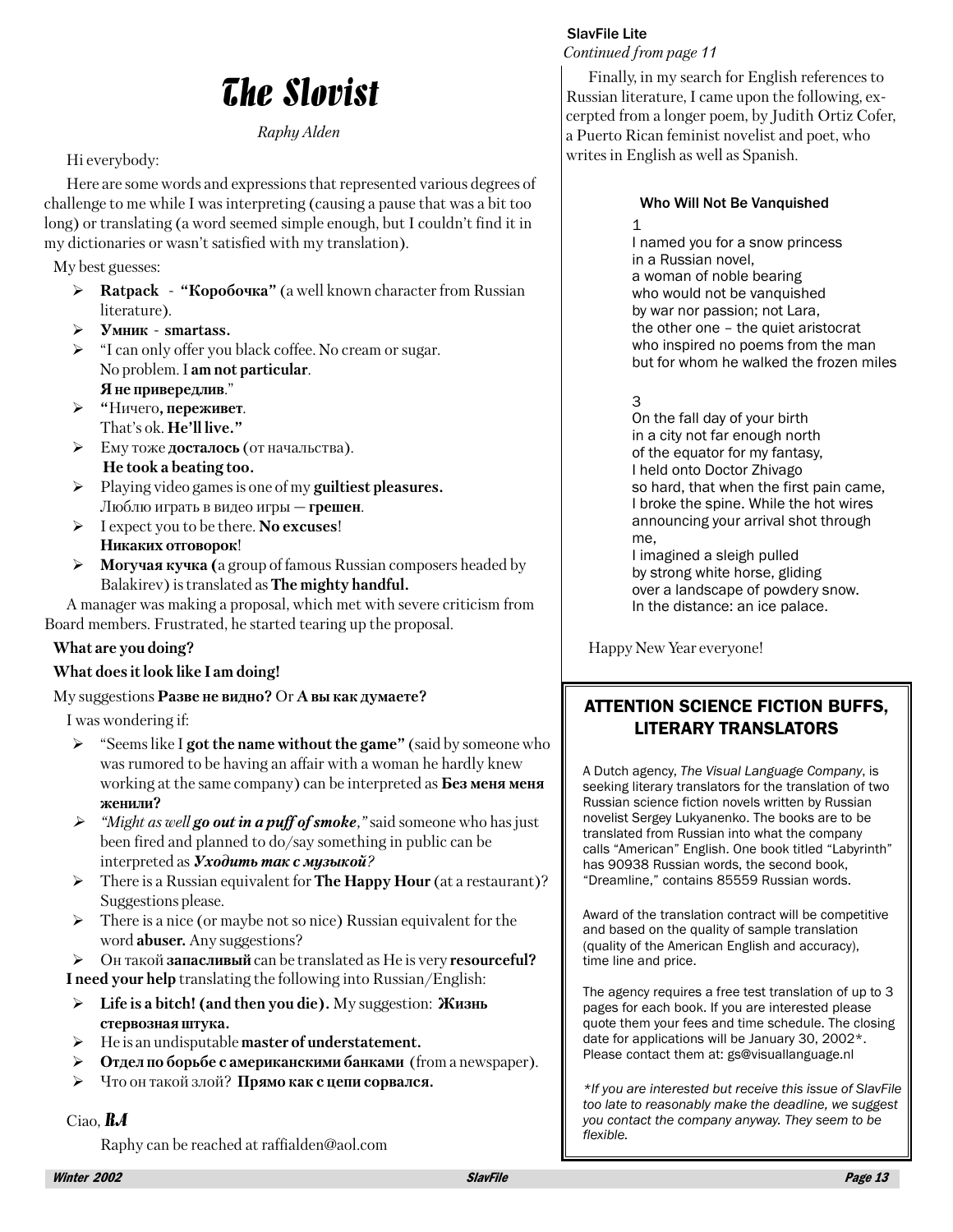## **SPELLCHECKERS FOR YOUR LANGUAGE**

Tomasz Poplawski

I am not a big fan of Microsoft Corporation but I have to admit they have done a very good job with their Proofing Tools for the Office suite. Moreover, while the product is not available in stores in the US, you can order it online for \$79 (with taxes and shipping charges, the total is slightly over \$91, for either Office 2000 or XP) and I believe it will pay for itself within a week or two, providing that you are still getting reasonably steady work in these hard times.

I may be preaching to the converted here, but if some readers still do not use this tool, I would like to point out its two great advantages:

1. Time savings: the most time-consuming aspect of editing my own work is getting rid of typos. Obviously, no spellchecker is foolproof, and I still print out the hard copy and read the text carefully, but if I see little red lines pointing to silly typing errors on the screen and I take care of them before printing out the file, I estimate that I save about an hour on the average 10,000-word project.

2. Face saving: this is even more important. I am not sure if this issue is equally important in other languages, but Poles are very sensitive to spelling errors, and a single misspelling is often seen as proof that the writer/translator is a caveman (or caveperson if you want to be politically-correct). Cavemen do not get translation work, and have to make a living killing big, hairy animals. Aren't you willing to spend a hundred bucks to avoid that fate?!

The Polish spellchecker is remarkably good at identifying different forms of a word. As Microsoft puts it: "Spellers" can perform more sophisticated tasks than simply comparing terms from a database. For some languages, inflectional information (i.e. variations of a word) is introduced in algorithms to fine-tune the output."

I have not used the Thesaurus function very often, but I have to admit that it, too, handles different forms of a particular word very skillfully. Again, in Microsoft's words: "Special algorithms in thesauri extract inflectional information (i.e. variations of a word) from a stem word (i.e. base word) to provide a series of synonyms with the same inflection. For example, looking up the word running, would yield the possible synonym jogging."

The Proofing Tools package will work with any version of Office 2000: Premium, Professional, Small Business, Standard, or Developer. It does not even require the full suite-if you just have Word, for example, it will work in it just fine. However, spelling correction is just as useful when translating software strings in Excel or training materials in PowerPoint.

#### **Technical details:**

If you want to buy a localized version of the Office suite (most likely it is available, check the Microsoft Web site), there is no need to invest in this product. All language versions contain spellcheckers for that particular language, plus English, and one to four more other languages. For example, the Polish version has Polish, English, and German. Most translators working in the US are perfectly happy with the English interface of the software, but then they only get Proofing Tools for Spanish and French. If that is what you have, order the Proofing Tools online.

Currently three versions are available, the first two from the Microsoft website:

1. Proofing Tools for Office 2000. Here is the URL, and believe me, it is not easy to find on their huge Web site:

http://shop.microsoft.com/Referral/ ProductInfo.asp?siteID=771

The package includes the following languages: German, Italian, Spanish, Norwegian, Swedish, French, Catalan, Dutch, Japanese, Danish, Brazilian, Czech, Turkish, Chinese Simplified, Chinese Traditional, Korean, Finnish, Russian, Polish, Ukrainian, Portuguese, Hungarian, Latvian, Lithuanian, Estonian, Slovenian, Greek, Bulgarian, Serbian, Slovak, Basque, Romanian, Croatian, Bulgarian, Serbian, Arabic, Hebrew.

2. I am still using Office 2000 because of the Trados 5 / Office XP compatibility issues. If you know how to make them work together, or if you do not use Trados, you may purchase the most recent version of spelling tools (hopefully, this one will not flag the word "Internet" as a misspelling!) at:

http://shop.microsoft.com/Referral/ ProductInfo.asp?siteID=10989

The list of supported languages has grown in XP to about 48. 3. The Office 97 version of the Proofing Tools (if you have older Trados versions you know why this is important!) is no longer available directly from Microsoft but some other vendors still sell it. Alki Software even allows you to download it upon paying \$76 with a credit card. Here is the URL: http:// shop.store.yahoo.com/alkisoftware/downloadpolish.html. Substitute the language you want for "Polish" of course. But beware: this version is for one language only so if you translate into several, things might get expensive.

Mercifully, older versions of Microsoft Proofing Tools are compatible with newer versions of Office but you have to perform a small trick to make them work. Here is the relevant piece of tech advice from Microsoft itself:

"If you have Office 2000 with Proofing Tools for Office 2000 installed, and you upgrade to Office XP, your proofing tools will continue to work. If, however, you install Office XP and then Proofing Tools for Office 2000 afterward, your proofing tools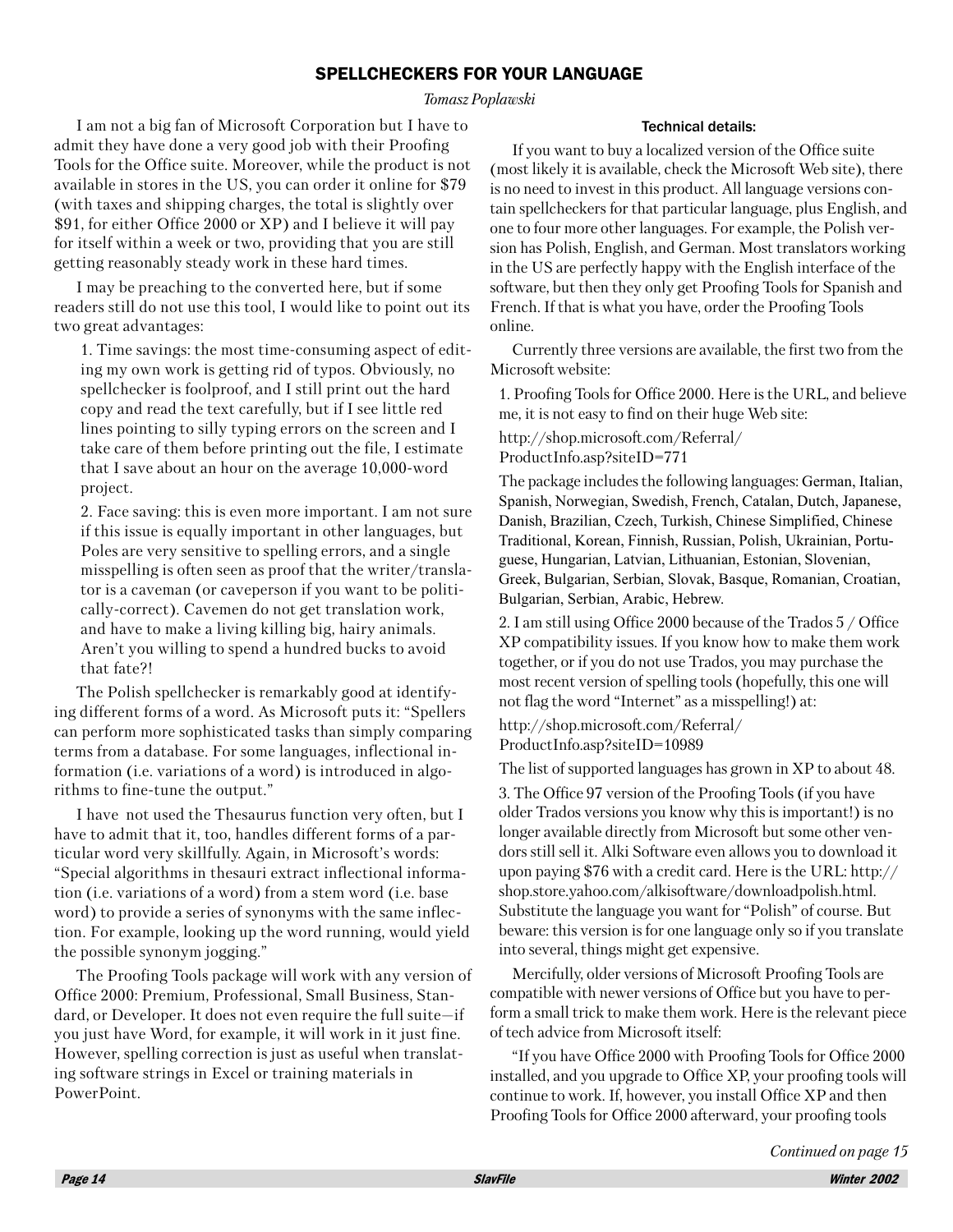## **DESKTOP PUBLISHING OF WORKS ON RUSSIA'S RAILWAYS**

#### John Deckerv

When I was seven years old, with several neighborhood friends in New Jersey, I organized the Oak Hill Book, Book Marker & Card Company. No one in the fifties would have used the term "desktop publishing," but in our childish minds, my friends and I were envisioning just that. Almost nothing came of our elementary school effort, but technology, given enough time, has the power to remedy many shortcomings.

In 1995, I established the publishing arm (financially, a chronically sickly infant compared to translations) of my freelance translation business, Languages of Montour. It's the love of seeing deserving works in print in English that drives me on in desktop publishing. I am also motivated by a love of railway history, which also can be traced back to the fifties of last century.

The first two books brought out by Languages of Montour Press were biographies of civil engineers who made major contributions to Russian railways: Pavel Petrovich Melnikov and Franz Anton von Gerstner. Later came a biography of aeronautics pioneer Nikolai Alekseyevich Rynin (1877-1942).

The third rail-related work was more ambitious, and, when submitted to pertinent journals for review, earned higher praise. In Russian, it began life in 1994 as *История железнодорожного* транспорта России, том 1, 1836-1917, written by а коллектив consisting nearly entirely of professors from St. Petersburg **State Transportation University.** 

Taking full and sole charge of a book publishing project can be arduous. Winston Churchill's words best describe the process: "To begin with, it is a toy and an amusement. Then it becomes a mistress. Then it becomes a master. Then it becomes a tyrant. And the last phase is that just as you are about to be reconciled to your servitude, you kill the monster and fling him out to the public." The trouble is, the last phase is usually the compilation of a subject index, if the work is non-fiction, and that *really* provokes fantasies about killing the monster.

Nonetheless, the history of Russia's railways is an absorbing story, every bit as dramatic as its counterpart in the United States and Canada. When the St. Petersburg institution took up the matter in the early 1990s, it realized that no single volume could cover the subject in detail, so a second volume has

## **Proofing Tools** Continued from page 14

will not work in Office XP." The same also applies to Proofing Tools 97 in Office 2000. I was not able to check if the 97 version works under Office XP.

Finally, I want to mention one more source of proofing tools with the disclaimer that I have never used them. Fingertip Software sells something that supposedly works in Word 97, 2000, and XP. Please note that you cannot use it with other Office programs. The following language modules are available at http://www.fingertipsoft.com/proofing/: Basque, Czech, Estonian, Greek, Hungarian, Latvian, Lithuanian, Polish, Romanian, Russian, Slovak, Turkish.

emerged on this same subject, covering the railways' history from 1917 to 1945, a supremely troubled time. A third volume, this time assigned to Moscow transport scholars, will take the story up past the breakup of the U.S.S.R. to 1995.

My actual personal experience with rail transport in Russia is minimal: a visit to the waiting room of the terminal station in Vladivostok on September 1, 1995; a ride on that city's streetcars; and a top-to-bottom ride on its gaily painted *фуникулер* (inclined plane cable car).

Lance Metz, one of the best-known experts in America in the field of transport history, wrote the following flattering words about my English translation of volume 1, entitled Russian Rail *Transport*, in a review he wrote for *Industrial Archaeology*, volume 25, no. 1, 2000: "This book presents many rewards for its readers. Its comprehensiveness makes it an excellent place to begin the study of railroad development in the world's largest nation...Russian Rail Transport also imparts to the reader a sense of the tremendous geographic and climatic difficulties that confronted railroad engineers and laborers. Although this volume was originally written in Russian, its translator has managed to create a clear, readable and informative English text...the flaws of this book are far outweighed by its virtues, and scholars in Anglophone cultures should be glad that it exists at all. The book fills an important need as a primer on a subject that has often intrigued American scholars who did not know where to begin their study of Russian railroad development."

So desktop publishing can be rewarding, if one really loves the subject and is willing to go through Churchill's above-mentioned phases of relationship with the book in question. You just have to keep a sense of perspective; don't expect to do much more than break even financially. But one review like the Metz one quoted above can make it all worth it.

John Decker founded his freelance technical translation sole proprietorship, Languages of Montour, in September 1991. Prior to that, he was a full-time technical indexer on the staff of the Technical Information Service, American Institute of Aeronautics and Astronautics, for close to seventeen vears.

#### Data on books offered by Languages of Montour Press:

*Russian Rail Transport*, by a consortium of academic Russian authors. Domestic orders \$32.00, outside U.S. \$36.00

Pavel Petrovich Melnikov and the Creation of the Railway *System in Russia 1804-1880*, by M. I. Voronin and M.M. Voronina. Domestic orders \$28.00, outside U.S. \$32.00.

Franz Anton von Gerstner, Pioneer Railway Builder, by M.I. Voronin and M.M.Voronina. Domestic orders \$28.00, outside U.S. \$32.00.

Nikolai Rynin and Russia's Beginnings in Aerospace, by B. F. Tarasov. Domestic orders \$28.00, outside U.S. \$32.00.

All prices postpaid. U.S. dollars only, write to Languages of Montour

112 Ardmoor Avenue, Danville, Pennsylvania 17821.